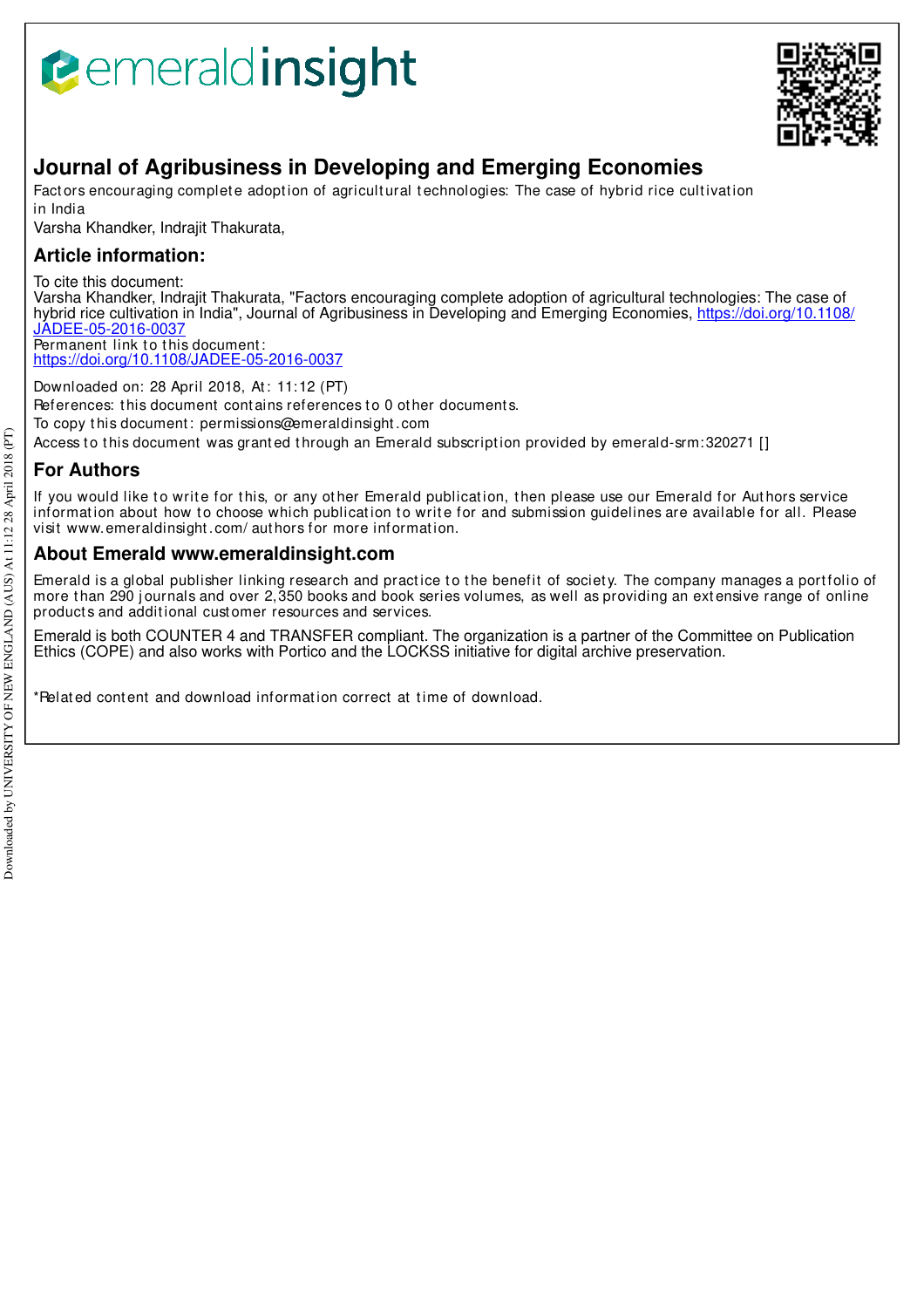#### 1. Introduction

Rice is the most important staple food crop in India. It accounts for 41 percent of the food grain production, 48 percent of the food grain consumption, and 35 percent of the area under food grain crops in the country (Ministry of Agriculture, 2014). Increasing rice production is very important for food security in India. However, producing enough rice to feed India's large and growing population is a major challenge. Raising production through conventional means such as increasing area under cultivation, irrigation and fertilizer use is facing limitations. There is a need to shift to a new and higher production frontier. In this context, hybrid rice technology offers a significant promise and has been shown to be very effective in countries such as China, Philippines, Indonesia and Bangladesh.

However, so far the diffusion of hybrid rice in India is proving to be very difficult, and its use has not taken off despite higher yield and advantages such as pest and disease resistance. Adoption of hybrid rice is a challenge for food security and food policy in India. The researchers and policy makers involved in the development of hybrid rice in the public and the private sector are still trying to explain the reasons behind this. In this context, this paper attempts to identify the factors related to farm, farmer and technology which affect the level of adoption of hybrid rice – partial or complete, by the farmers. To be more precise, we attempt to find the factors which encourage or discourage the complete adoption of hybrid rice by the farmers and evaluate the reasons behind differences in the extent of adoption across farmers. Complete adoption of hybrid rice is desirable from the point of view of the state which is trying to increase the production of food grains while facing severe limitations with increasing area under cultivation. While farmers might choose to have only a part of the rice area under hybrid rice cultivation in order to diversify and mitigate their risk, the study will help in identifying factors which lead to such behaviour. This also helps to assess why farmers differ from each other in terms of the total rice area they allocate to hybrid rice. This will help in identifying potential constraints to the conversion to hybrid rice cultivation in India and the results can be instrumental in designing policies for stimulating the growth in area under hybrid rice.

This paper is divided into five sections. The first section on introduction includes the background of rice production in India and its status vis-à-vis other major rice producing countries, status of hybrid rice across major hybrid rice growing countries and in India. The second section deals with the review of literature on hybrid rice. The third section elaborates the methodology, model, data and the sample profile. The next section discusses the results of the estimated model and the final section describes the conclusion and policy implications of the study.

#### 1.1. Rice production in India

According to the USDA, India has the largest area under rice cultivation in the world (27%) followed by China (19%). Other major rice producing countries are Bangladesh (8%), Indonesia (7%), Thailand (6%) and Vietnam (5%). However, India (22%) lags behind China (30%) in terms of total rice production. This gap can

This is a pre-print of a paper and is subject to change before publication. This pre-print is made available with the understanding that it will not be reproduced or stored in a retrieval system without the permission of Emerald Publishing Limited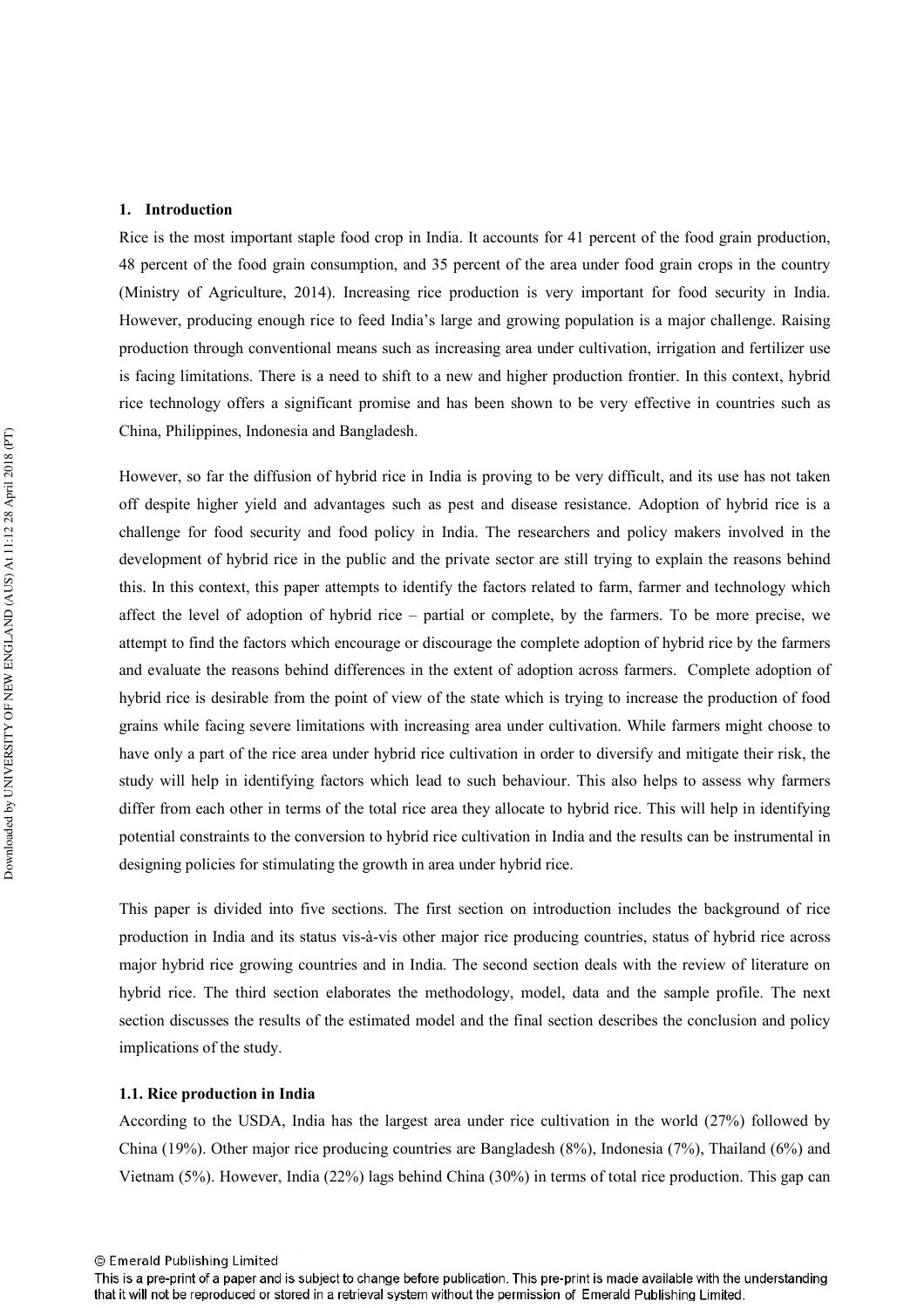be attributed to relatively lower yields of rice in India compared to China and several other important rice growing countries. Although the productivity of rice in India has increased over last 50 years, it is still lower than most of the rice growing countries (Figure 1).

#### [Insert figure 1 here]

The post-independence era, after the food crisis, witnessed unparalleled developments in the form of the Green Revolution. However, the achievements of Green Revolution have started tapering off in the recent decades (Figure 2). While the growth in production of rice in the country till 1960s was driven mostly by the increase in area under cultivation, majority of the increase in production of rice in the past few decades has come from increase in yield. Due to limitations of horizontal expansion, it is expected that majority of the future increase in production will also have to come from increase in the yield (Alexandratos and Bruinsma, 2012).

#### [Insert figure 2 here]

#### 1.2. Need for a new technology

According to FAO and IRRI, the demand for rice in world is expected to increase by nearly 30% in next 20 years and majority of this gap will have to be filled by the rice growing Asian countries. The demand for food grains including rice in India is also expected to increase in the future primarily driven by increase in population 2 both within the country and outside, derived demand for feed, export and indirect use in the industry (Mittal, 2008; Ganesh-Kumar et al., 2012). Therefore, in order to ensure continuous supply of rice, it is important to push the yield barriers further and enhance the productivity levels especially in the states with poor yield levels.

Hybrid rice technology is seen as one of the most important tools in fulfilling rice demand of the world. A study by Durand-Morat et al. (2011) noted that hybrid rice has made significant contributions towards aggregate supply of rice in spite of the low adoption rates in several Asian countries. Hybrid rice accounts for 60% of the total rice production in China and helped produce 20 million tonnes of additional rice every year, thus saving more than 2 million hectares of agricultural land for other uses (Julfiquar et al., 2003). Similarly, hybrid rice is also being grown in other countries such as Vietnam (10%), Bangladesh (6.8%), Indonesia  $(4.9\%)$  and Philippines  $(4.6\%)$ .

#### [Insert Table 1 here]

#### 1.3. Hybrid rice in India

Realising the importance of hybrid rice technology, concentrated research efforts to develop the same in India were initiated since 1989 and the first four rice hybrids were released in the country during 1994. Since then

This is a pre-print of a paper and is subject to change before publication. This pre-print is made available with the understanding that it will not be reproduced or stored in a retrieval system without the permission of Emerald Publishing Limited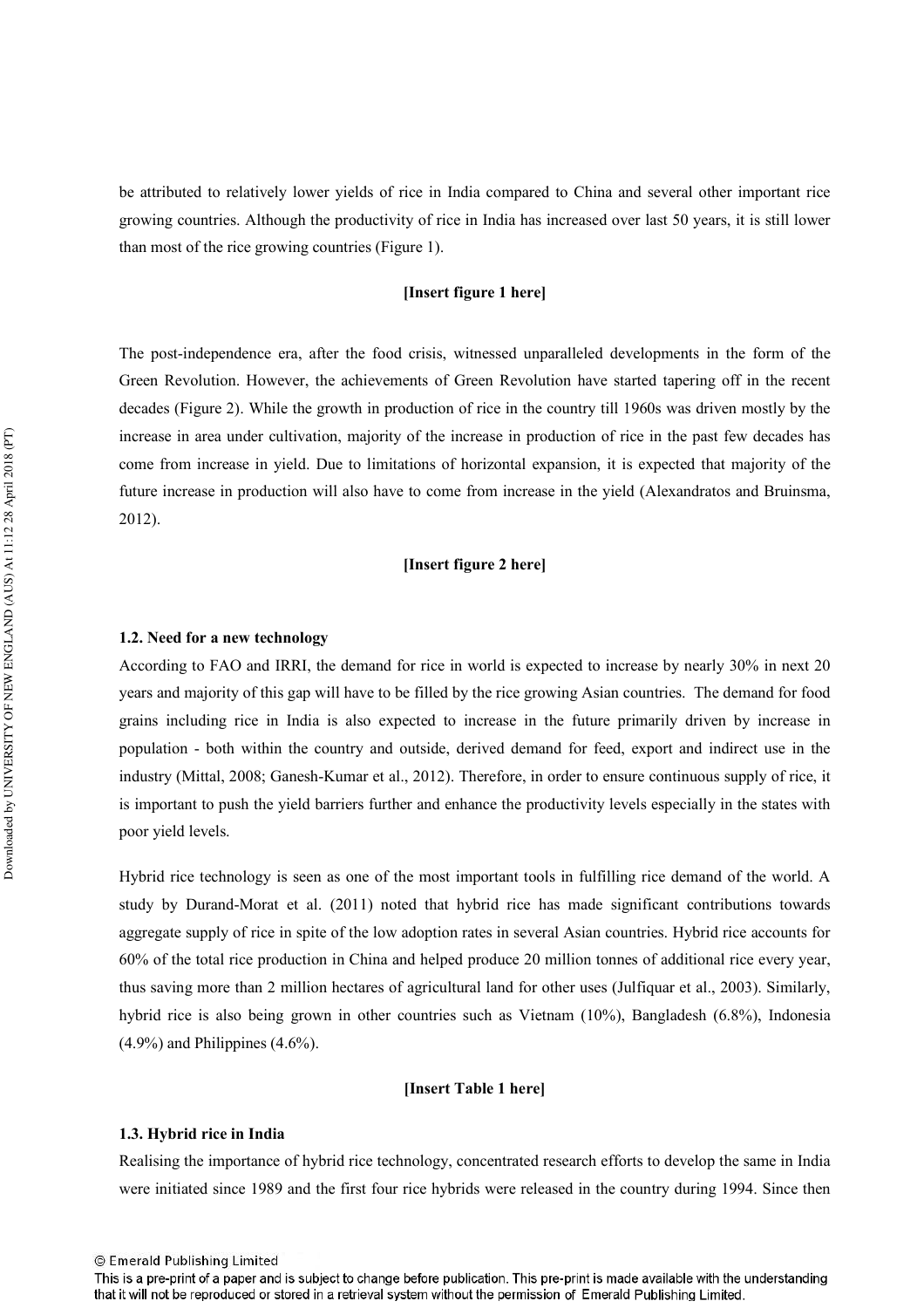59 varieties, both from the public and private sector have been released for cultivation till 2012. The initial emphasis of technology development in case of hybrid rice was mostly on increasing the yield. Over time, other traits such as disease resistance, grain quality were added as technology goals in the development of hybrid rice. Despite all this, the acceptance of hybrid rice has remained poor.

In 1995, only 0.02% of the total rice area was under hybrid rice cultivation. Over the years, the area under hybrid rice increased to 1.3million ha (2010). It was expected to reach 3 million ha in 2010 and increase up to 6 million ha by 2020 (Nirmala et al., 2009). According to estimates by Spielman et al. (2012), the coverage of hybrid rice in India was 4.6% in 2010. Another estimate suggests that during 2014, 2.5 million hectare of rice area accounting for only 5.6% of the total rice area in the country was under hybrid rice cultivation (Valdamani, 2016). Government of India had planned to increase the cultivation of hybrid rice to 25% of the total rice growing area by 2015. However, the target was not achieved given the slow pace of adoption. The sluggish pace of adoption remains an issue for both the public and the private sector entities which have made significant investments in the research and development of technology as well as in production and distribution. It needs to be noted here that the data on hybrid rice cultivation in India including the area under cultivation for different states over years had not been documented properly and is very sketchy. Therefore, tracking the progress of technology in an accurate manner is difficult.

# [Insert Table 2 here]

According to an estimate, during kharif 2011, nearly 39% of the total area under hybrid rice area was in Uttar Pradesh followed be Bihar (16.6%), Chhattisgarh (10.5%) and Jharkhand (10.2%) (Table 3). Rest of the states such as Haryana (5%), Madhya Pradesh (4.19%), Gujarat (4.04%) and Odisha (2.67%) also have some rice area under cultivation of hybrid rice.

## **Insert Table 3 herel**

At the time of introduction of hybrid rice, states such as Punjab, Haryana, Tamil Nadu, Karnataka and Andhra Pradesh where the rice is 'fertilized, irrigated and transplanted', were expected to be the early adopters. However, contrary to the expectations, rainfed regions like Jharkhand, Chhattisgarh, Uttar Pradesh and Bihar, emerged as the faster adopters of this technology. Regions comprising of Uttar Pradesh, Madhya Pradesh, Bihar, Chhattisgarh, Haryana, Gujarat, Odisha and Jharkhand account for nearly 80% of the total hybrid rice market (AICRIP, 2015). On the other hand, states such as Punjab, Maharashtra, Karnataka, Andhra Pradesh and Tamil Nadu together comprise of 20% of the area under hybrid rice in the country.

The increase in area under hybrid rice in India has been very slow as compared to some other crop technologies such as Bt cotton which was introduced in 2002-03 and rapidly spread to 95 percent of area under cotton cultivation within 12 years of its introduction in the country (Choudhary and Gaur, 2015). Thus, it is important to understand the reasons behind the slow rate of adoption of hybrid rice so that appropriate

This is a pre-print of a paper and is subject to change before publication. This pre-print is made available with the understanding that it will not be reproduced or stored in a retrieval system without the permission of Emerald Publishing Limited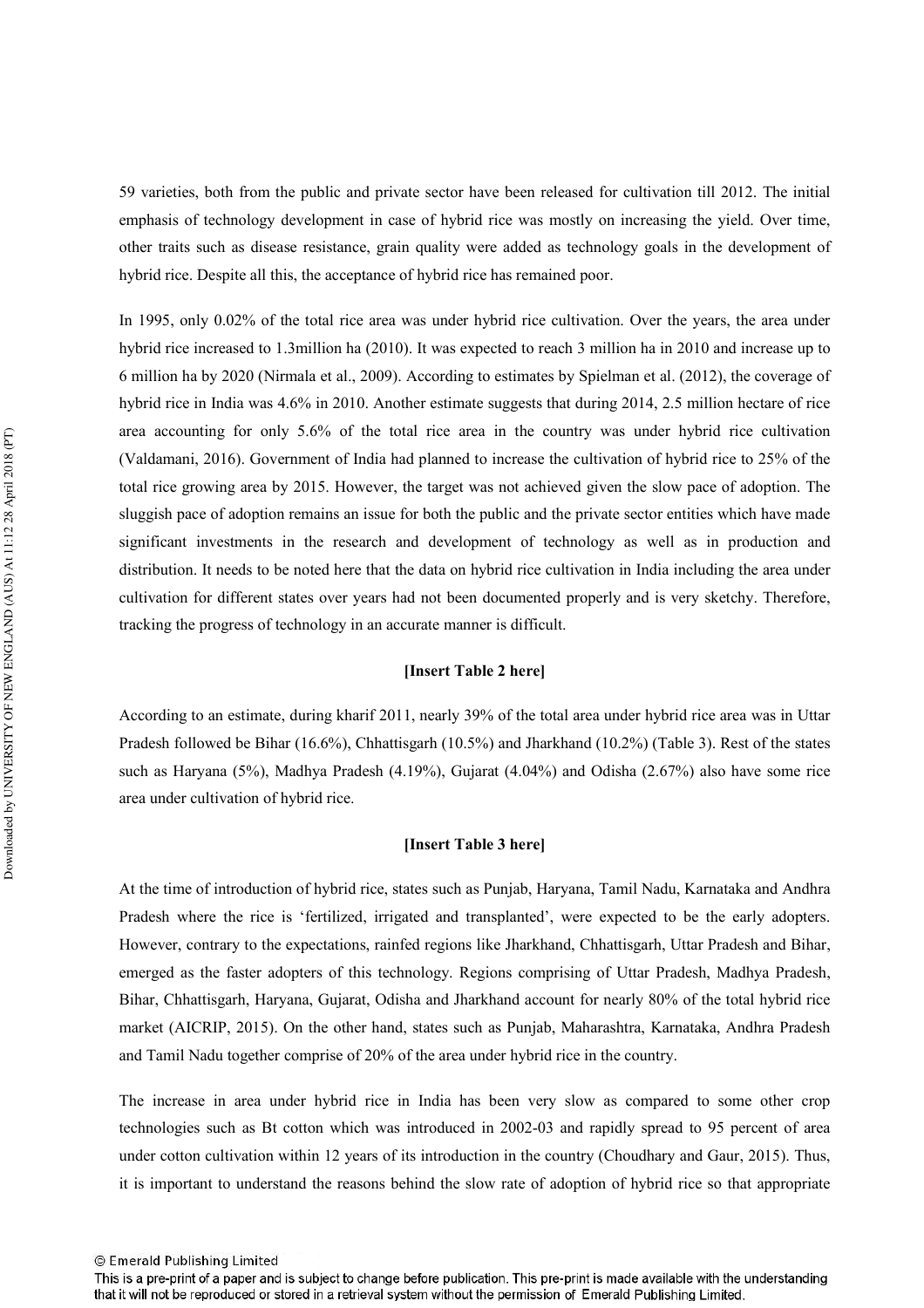policy measures can be designed. With this background of the importance of rice in India and the need for hybrid rice technology, we now examine the literature on the adoption of agricultural technologies especially hybrid rice to identify the research gap.

#### 2. Literature review

Adoption of a new technology is a hierarchical process (Rogers, 1962; Aker et al., 2005). The potential adopters go through the process of awareness, interest, evaluation, trial and adoption (Bohlen & Beal, 1981). At the end of these stages, an individual might chose to adopt the technology either partially or completely (Perey, 2016). A large part of literature on adoption of agricultural technologies focuses on understanding the factors which lead to adoption of technologies. The next section of the write up focusses on the studies done in the context of adoption of hybrid rice technology in India.

The existing literature on hybrid rice, especially in the Indian context, revolves around identifying the factors associated with adoption of the technology. Low and marginal yields of hybrid rice (Spielman et al., 2012; Ahmed et al., 2008; Janaiah, 2003; Ramasamy et al., 2003), poor resistance towards biotic and abiotic stresses (Pandey and Bhandari, 2009; Ahmed et al., 2008) and poor quality of the grain (Sobha Rani et al., 2012; Spielman et al., 2012; Ahmed et al., 2008; Virmani et al., 2003) have been identified as some of the reasons for slow adoption of hybrid rice in India. As far as economics of cultivation is concerned, hybrid rice was found to be giving low returns in India due to higher input cost and poor market price of the output (Nirmala B., 2012; Pandey and Bhandari, 2009; Chengappa et al., 2003; Janaiah, 2003; Ramasamy et al., 2003) and it has often been cited as one of the reasons for poor adoption. Farmers' preference for cheap seeds (Ward et al., 2013), cost of hybrid rice seed (Spielman et al., 2012; Pandey and Bhandari, 2009; Ahmed, Meera and Viraktamath, 2008), supply of hybrid rice seeds (Singh et al., 2013) and quality (Pandey and Bhandari, 2009; Xie and Hardy in Spielman et al., 2012; Spielman et al., 2012) have also been found to be important for the technology to succeed. The impact of landholding on adoption decision of hybrid rice was studied by several researchers. Sarkar and Ghosh (2013), Hossain et al. (2003) and Janaiah and Hossain (2003) found that adoption was negatively related to landholding size indicating popularity of hybrid rice amongst poorer farmers. The study by Spielman et al. (2012) did not take landholding into account but considered the income level of farmers and concluded that nearly 75% of all hybrid rice adopters were wealthy and belonged to upper-middle or middle income quintiles.

Thus, the existing literature has covered aspects ranging from the yield advantage, profitability, grain quality, seeds, and farm and farmer level factors to government policies as factors affecting the adoption of hybrid rice technology. However, none of the studies has attempted to consider the factors which determine whether the farmer is a partial adopter or complete adopter of the technology. It is important to distinguish between partial and complete adopters of hybrid rice technology as well as identify the factors which are important regarding a farmer's decision to switch to hybrid rice cultivation completely. Moreover, the analysis in most of the above mentioned works on hybrid rice in India is very simple and is mostly based on averages or frequencies.

This is a pre-print of a paper and is subject to change before publication. This pre-print is made available with the understanding that it will not be reproduced or stored in a retrieval system without the permission of Emerald Publishing Limited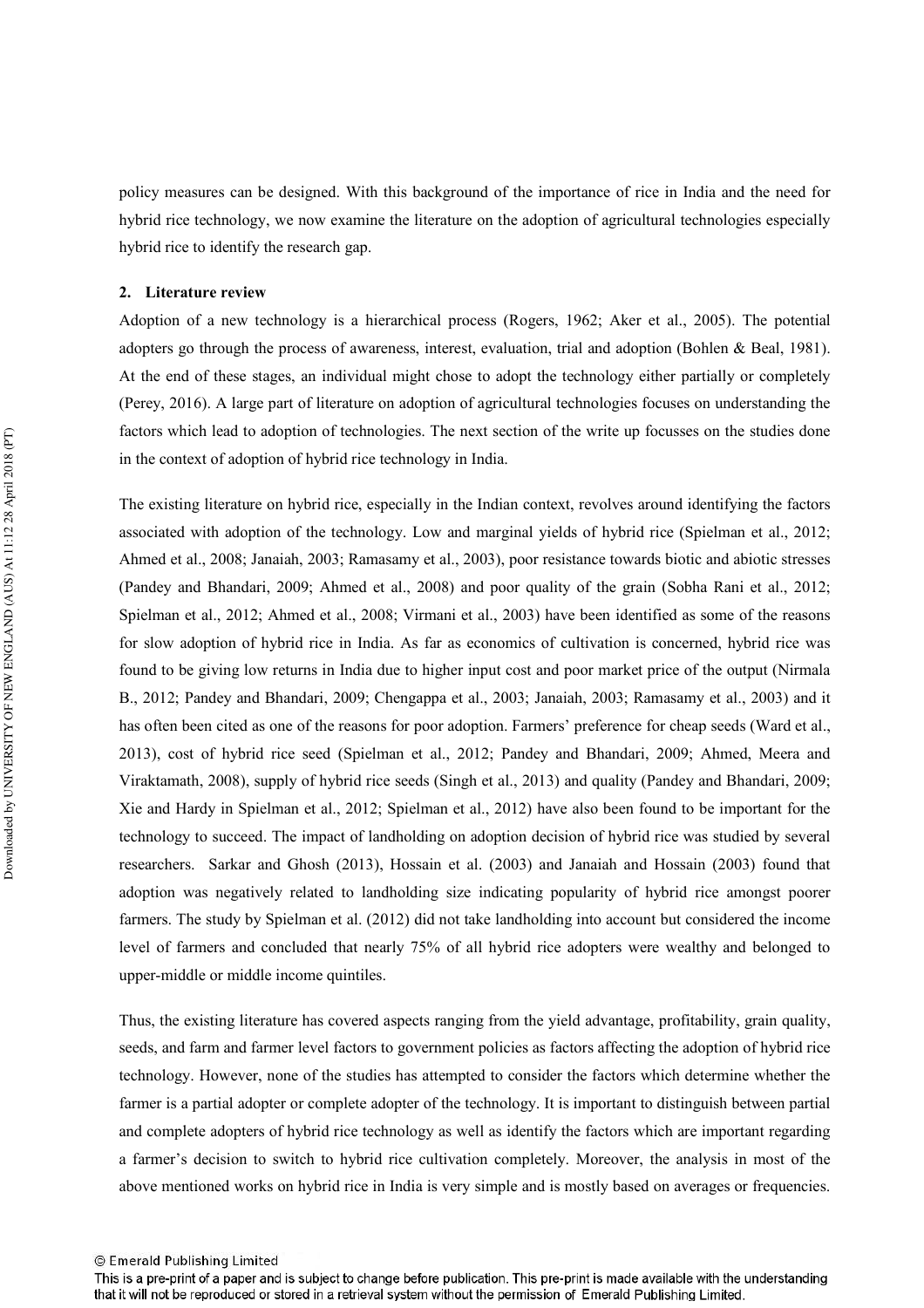There is a lack of studies with econometric background to establish the factors affecting hybrid rice adoption in India.

Therefore, this piece of research attempts to determine the factors which lead to partial and complete adoption of hybrid rice by the farmers in India.

#### 3. Methodology

#### 3.1. Model for analysis

In order to do this, we employ a Tobit model. A Tobit model is considered appropriate when the dependent variable in the study is truncated at the lower bound, upper bound or both of them (Maddala, 1992; McDonald and Moffitt, 1980; Amemiya, 1973). Khaledi et al. (2010) used a Tobit model to identify the factors that encourage or discourage complete adoption of organic farming amongst the farmers in Canada. The study assesses what makes farmers differ in terms of the area they allocate to organic farming. Alene et al. (2000) also used Tobit to understand the adoption of maize varieties in Ethiopia. Baidu-Forson (1999) also used a Tobit model to identify factors influencing adoption of land-enhancing technology in Africa. Bellon and Taylor (1993) examined the effect of soil taxonomy to explain the rationale behind the partial adoption of maize varieties. Although these studies are not in the context of rice cultivation but other agricultural technologies, such studies are a step ahead of the adoption studies and help to understand the reason behind the share of land allocated to a technology by the farmers.

In this study we are employing upper –limit Tobit model to examine the probability of complete versus partial adoption as well as the extent of hybrid rice adoption by the farmers. The model used in the study is as follows: \* =  $x' \beta + \sigma \epsilon$ 

Where, E  $(\epsilon) = 0$ 

# $y = min(y^*, 1)$

Here, y\* is the extent of adoption given as the percentage of rice area allocated to hybrid rice cultivation., *-* is a vector of factors which affect farmer's decision to adoption the hybrid rice technology either partially or completely and  $\beta$  are the coefficients to be estimated.  $\epsilon$  is the error term and captures the factors that are beyond this study.

Similar approach has been used by Khaledi et al. (2010), Akpoko (2007), Oladele (2005), Adesina and Zinnah (1993), Norris and Batie (1987), Smith and Blundell (1986) and Akinola and Young (1985). We extend the model further to calculate the impact of each of the independent variables on partial and complete adopters separately. The complete derivation of these expectations has been given in annexure.

#### 3.2. Data

This study is based on a cross-sectional data which was collected from farmer surveys conducted during December 2012 – February 2013. Such micro level analysis of cross-sectional data can provide information

This is a pre-print of a paper and is subject to change before publication. This pre-print is made available with the understanding that it will not be reproduced or stored in a retrieval system without the permission of Emerald Publishing Limited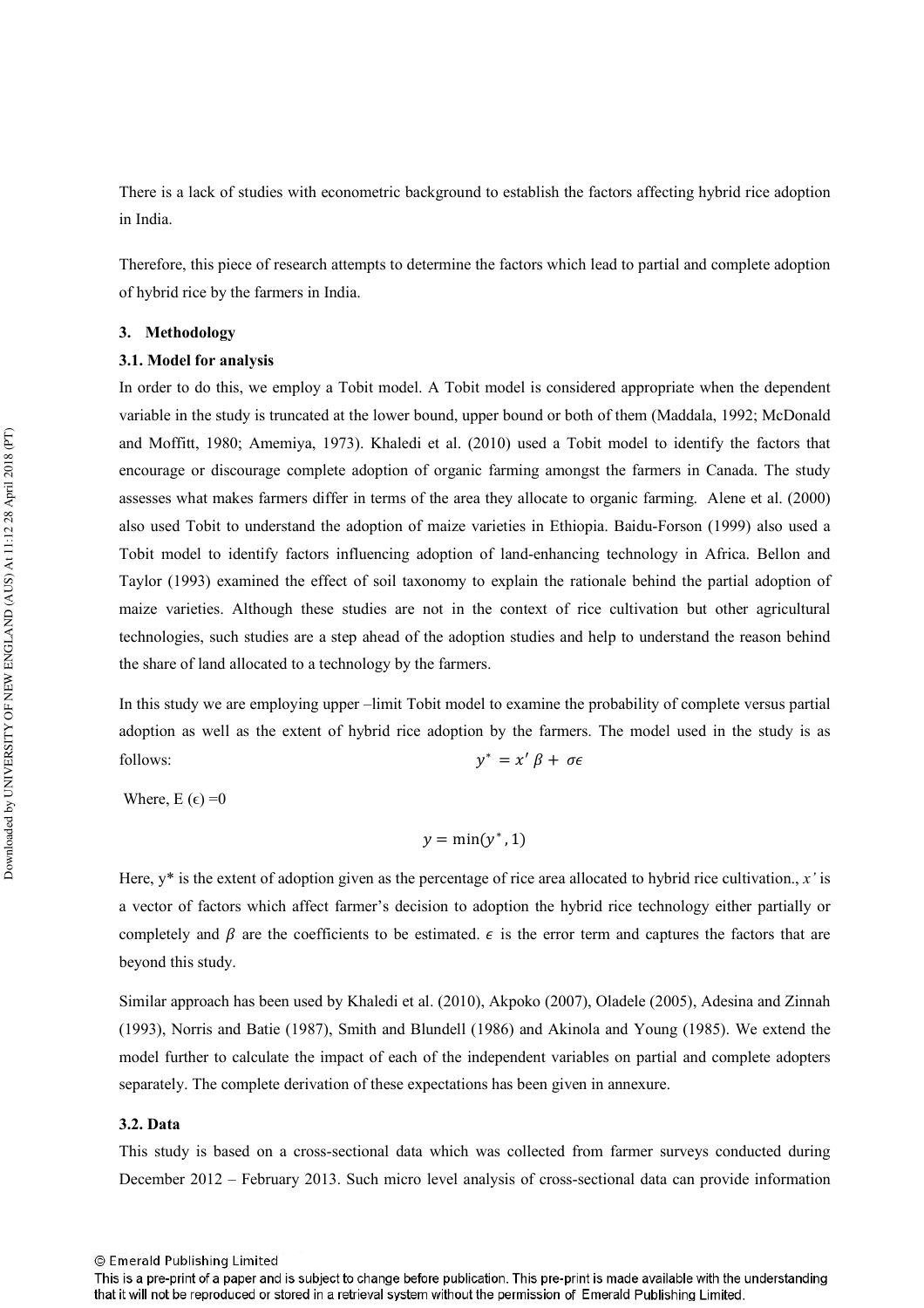on farmers' preferences and thus, helps in understanding the adoption patterns (Doss, 2006). Farm level primary data was collected in three main hybrid rice growing states - Uttar Pradesh, Chhattisgarh and Gujarat, which account for more than half of the hybrid rice area of the country. The selection of the states was done carefully after a thorough analysis of the secondary data and opinion of experts in the public as well as private sector (Table 4).

These three states represent different agro-ecologies of rice cultivation in India. The states also differ in terms of yield levels of rice, cropping pattern, major crops, average landholdings, time of introduction of hybrid rice as well as response to it. Uttar Pradesh is the largest rice producing state in the country and was the first state where hybrid rice was introduced followed by Chhattisgarh and Gujarat. While rice cultivation in Uttar Pradesh and Gujarat is mostly irrigated, rice in Chhattisgarh is mainly rainfed. As a result, the farmers in the first two states cultivate two or more crops per year whereas those in Chhattisgarh are able to cultivate only one crop. The average landholding size in Uttar Pradesh is 0.75 ha compared to 1.36 ha in Chhattisgarh and 2.11 ha in Gujarat. These states also differ in terms of agro-climatic zones and major crops.

# [Insert Table 4 here]

As explained previously in Table 3, approximately 39% of rice area in Uttar Pradesh, 10.45% in Chhattisgarh and 4.04% in Gujarat was under hybrid rice cultivation in 2011. The first two states – Uttar Pradesh and Chhattisgarh have traditionally been the focus of government policies including recent ones such as Bringing Green Revolution to Eastern India (BREI) which involved technology demonstration, input subsidies, post2 harvest management etc. as well as the private sector marketing initiatives with respect to hybrid rice cultivation. On the other hand, Gujarat was not a part of such initiation and only the private sector seed companies started focussing on Gujarat in the recent past.

The sampling frame for the current study consists of farmers who had grown hybrid rice in at least one of the last four rice growing seasons, 2009 to 2012. A multi-stage stratified sampling was used to select 441 hybrid rice growing farmers. A total of 18 districts were sampled across the three states. On an average, 223 villages were selected from each district and 12215 farmers were surveyed from each village. The selection of districts and villages was done based on the inputs from the field assistants working in those regions.

Farmers were interviewed with a structured and pre-tested questionnaire. The survey tool was translated into the local language for each state and was proof read by a rice expert of the native language. While interviewing, we requested that the survey instrument be completed by the person of the household who was responsible for carrying out activities related to hybrid rice cultivation. 4 interviewers were recruited for the purpose of data collection – 2 of them were females and 2 others were males. They along with the author collected the data for the study. The 4 recruited interviewers were graduates in different fields and were working as free lancers. Previously they had worked on data collection for projects from different universities and institutes in and outside India. All of them had prior experience of administering such questionnaires in

This is a pre-print of a paper and is subject to change before publication. This pre-print is made available with the understanding that it will not be reproduced or stored in a retrieval system without the permission of Emerald Publishing Limited.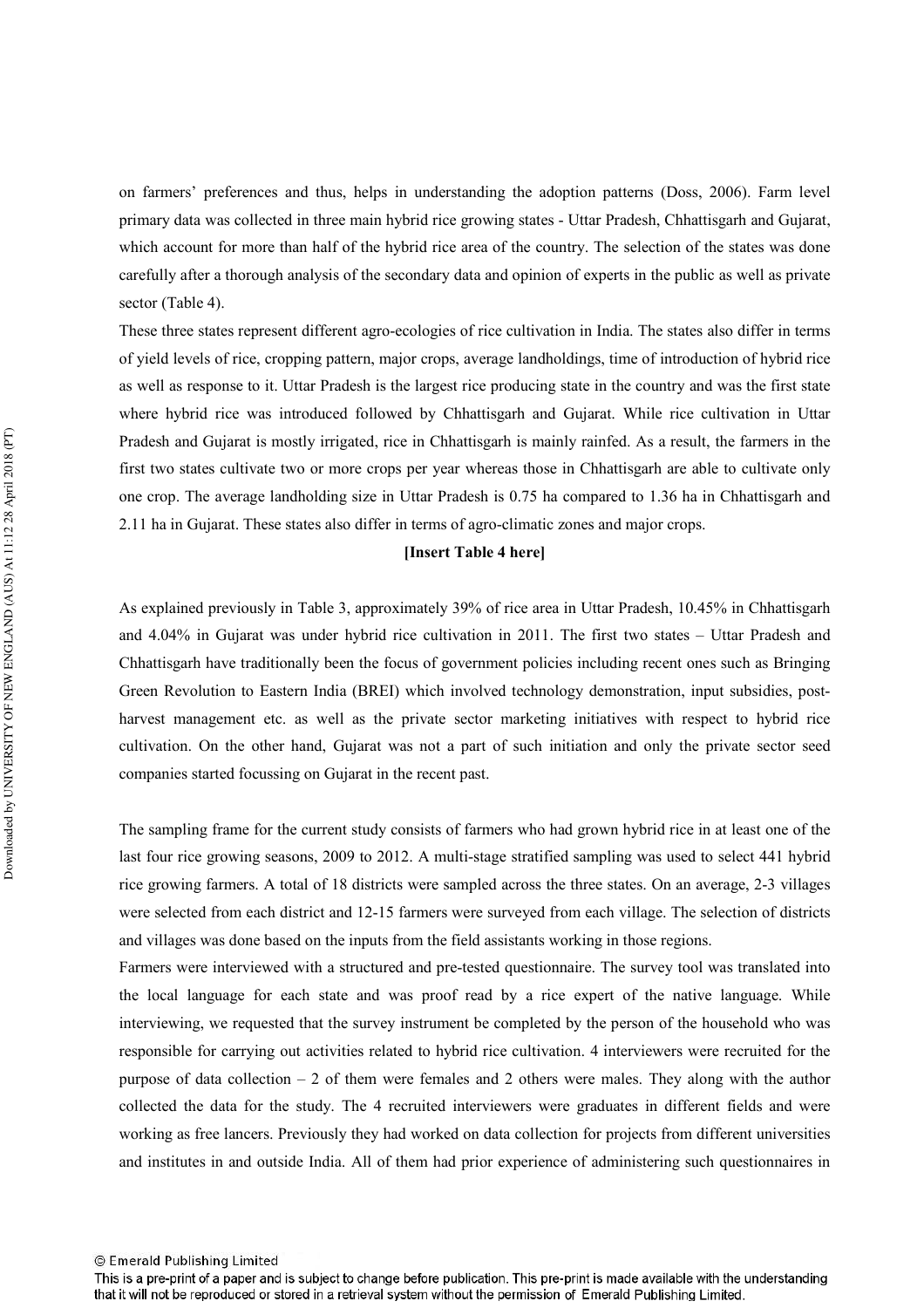rural India on studies related to Bt Cotton, weather insurance etc. They were further trained for the data collection of the current study.

#### **3.3. Sample profile**

A total of 441 hybrid rice growing farmers were sampled across 3 states. 158 farmers were sampled from Uttar Pradesh, 149 from Chhattisgarh and 134 from Gujarat. There were two clearly identifiable groups of hybrid rice growing farmers in the sample: *Complete adopters* - those who cultivated hybrid rice on the entire rice area they had and *partial adopters* – those who cultivated hybrid rice only on a part of the rice area at the time of the survey. We were able to sample complete as well as partial adopters from all the three states. The state and adoption status wise split of farmers is given in Table 5.

## [Insert Table 5 here]

Table 6 presents the descriptive statistics of the socio-economic characteristics of the complete and partial adopters in the sample. T-tests have been conducted to determine whether there is a significant difference between the means of the two groups for the given socio-economic characteristics.

The data shows difference between complete and partial adopters in terms of age, education, family size, experience of rice and hybrid rice cultivation, machinery ownership and landholding. On an average, complete adopters are younger and more educated than partial adopters. Also, farmers who adopted hybrid rice completely had smaller families, lesser cattle and machinery ownership compared to partial adopters. It can also be noted that the complete adopters had prior knowledge of the technology for a longer time and were using hybrid rice technology for longer duration than partial adopters. To check whether means for the two groups are significantly different from each other, we conducted t-tests and chi-square tests. The test results indicate that the family size for complete adopters is significantly lower than partial adopters. At the same time, the duration for which famers have known about hybrid rice as well as the number of years they have been growing it is significantly higher for complete adopter vis-à-vis partial adopters.

## **Insert Table 6 herel**

Table 6 also presents landholding and allocation pattern amongst the farmers categorised by their adoption status. The average landholding size and average rice area is higher for partial adopters as compared to complete adopters. Similarly, percentage of landholding allocated to rice is higher for partial adopters compared to complete adopters indicating that probably complete adopters are not primarily rice growers and have diversified into other crops. The test for difference of means indicates that partial adopters of hybrid rice have significantly higher average landholding, average area under rice, percentage of area under rice and percentage of rice area under hybrid rice as compared to complete adopters. These results give an indication that there are some inherent differences between the complete and partial adopters and there might be reasons behind the pattern that is observed in terms of the extent of technology adoption by them. We explore more of this in the next few sections.

This is a pre-print of a paper and is subject to change before publication. This pre-print is made available with the understanding that it will not be reproduced or stored in a retrieval system without the permission of Emerald Publishing Limited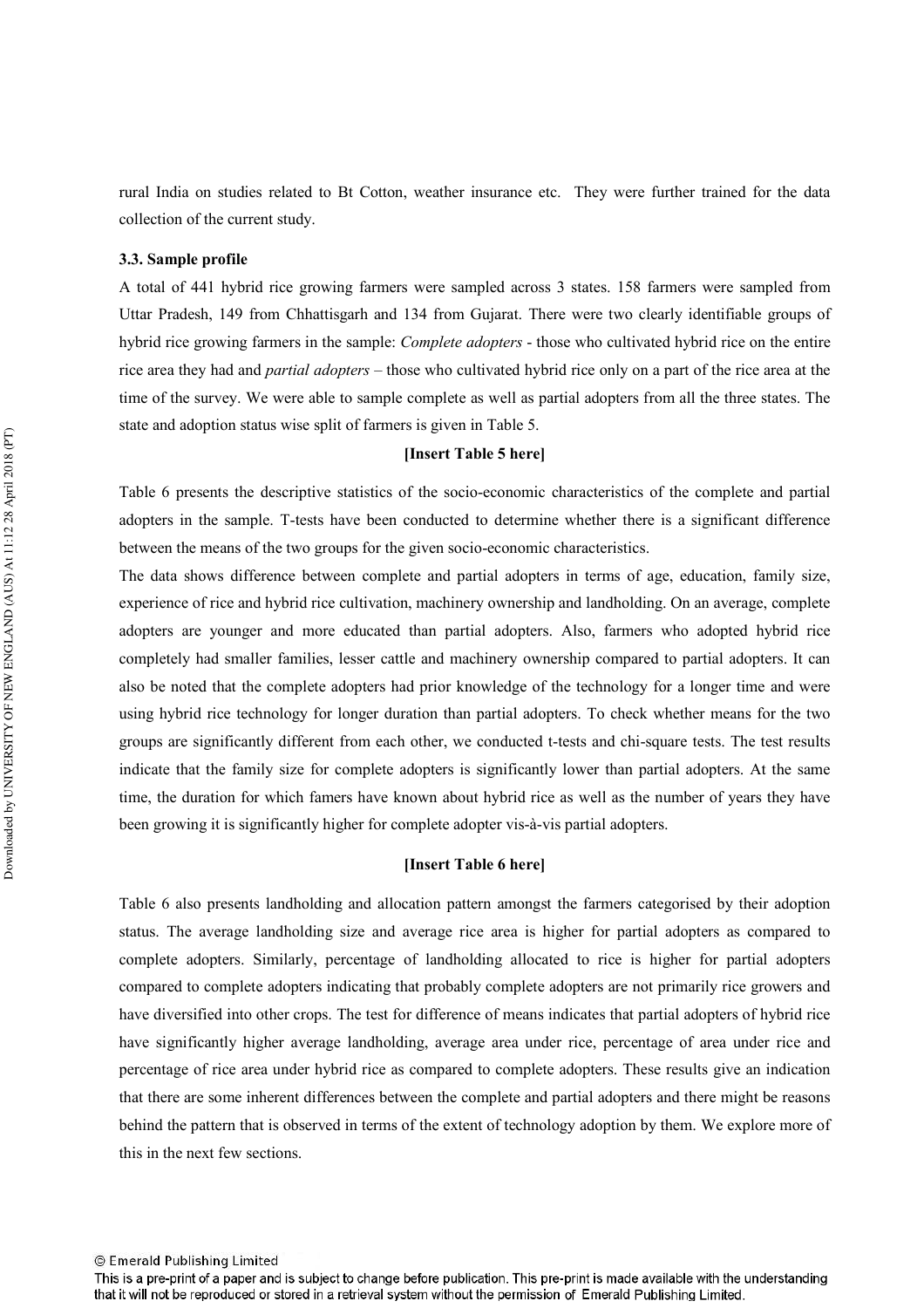The descriptive statistics of some other important variables and the results of test of difference of means are presented in Table 7. Significant difference exists between complete and partial adopters in terms of the availability of information and perception of adequacy of irrigation, good demand of hybrid rice, availability of good price in the market, procurement of the output by the government, availability of seed subsidy, availability of good quality seeds and credit facility from the seed dealer. On the other hand, no difference observed between the two types of farmers in terms of their perception of their risk taking ability, awareness of package of practices, availability of seeds through government outlets and availability of seeds at a reasonable price.

#### [Insert Table 7 here]

#### 4. Results and discussion

We use TOBIT analysis in order to understand the factors that make a farmer adopt the technology completely vis-à-vis partially. The dependent variable *extent of adoption* is defined as the proportion of total rice area under hybrid rice cultivation and ranges from 0 to 1 where 1 represents complete adoption and values below that represent partial adoption. In the upper bound TOBIT model, the proportion of land under hybrid rice cultivation was regressed against various factors hypothesized to influence the adoption decision. The list of independent variables used in the analysis is given in Table 8. The independent variables used in the model can be broadly divided into three categories (i) farm and farmer related variables (ii) farmer's perception of technology and (iii) dummy variables.

## [Insert Table 8 here]

The farm related variables include landholding size, distance from the city, availability of adequate water for irrigation, cattle and number of kharif crops. The farmer related variables include farmer's age, education, experience of hybrid rice cultivation, availability of information, family size etc. Availability of information has been captured as an index. Farmers were asked about the various sources of information available to them and their ratings in terms of quality. We have taken an average to represent the extent of information available to the farmers. Farmers' perceptions of the various aspects of hybrid rice technology and its cultivation were also captured. Similar approach has been suggested by Coughenour and Swanson (1992), Fliegel and Kivlin (1966) and Rogers (1962). Aspects such as relative yield of hybrid rice, demand in the market, price available to the farmers, government procurement of hybrid rice output, availability of seed subsidy, farmer's willingness to take risk of trying new technologies, pricing of hybrid rice seeds, availability of good quality seeds and availability of credit for purchasing hybrid rice seeds were captured and have been used as explanatory variables. These variables were presented as statements to the farmers and responses were captured on a scale of 5 to 1 where 5 meant strongly agree and 1 meant strongly disagree. Apart from these, dummy variables were used for 3 states in the study, cattle ownership, machinery ownership and number of crops grown in kharif season (single or multiple).

This is a pre-print of a paper and is subject to change before publication. This pre-print is made available with the understanding that it will not be reproduced or stored in a retrieval system without the permission of Emerald Publishing Limited.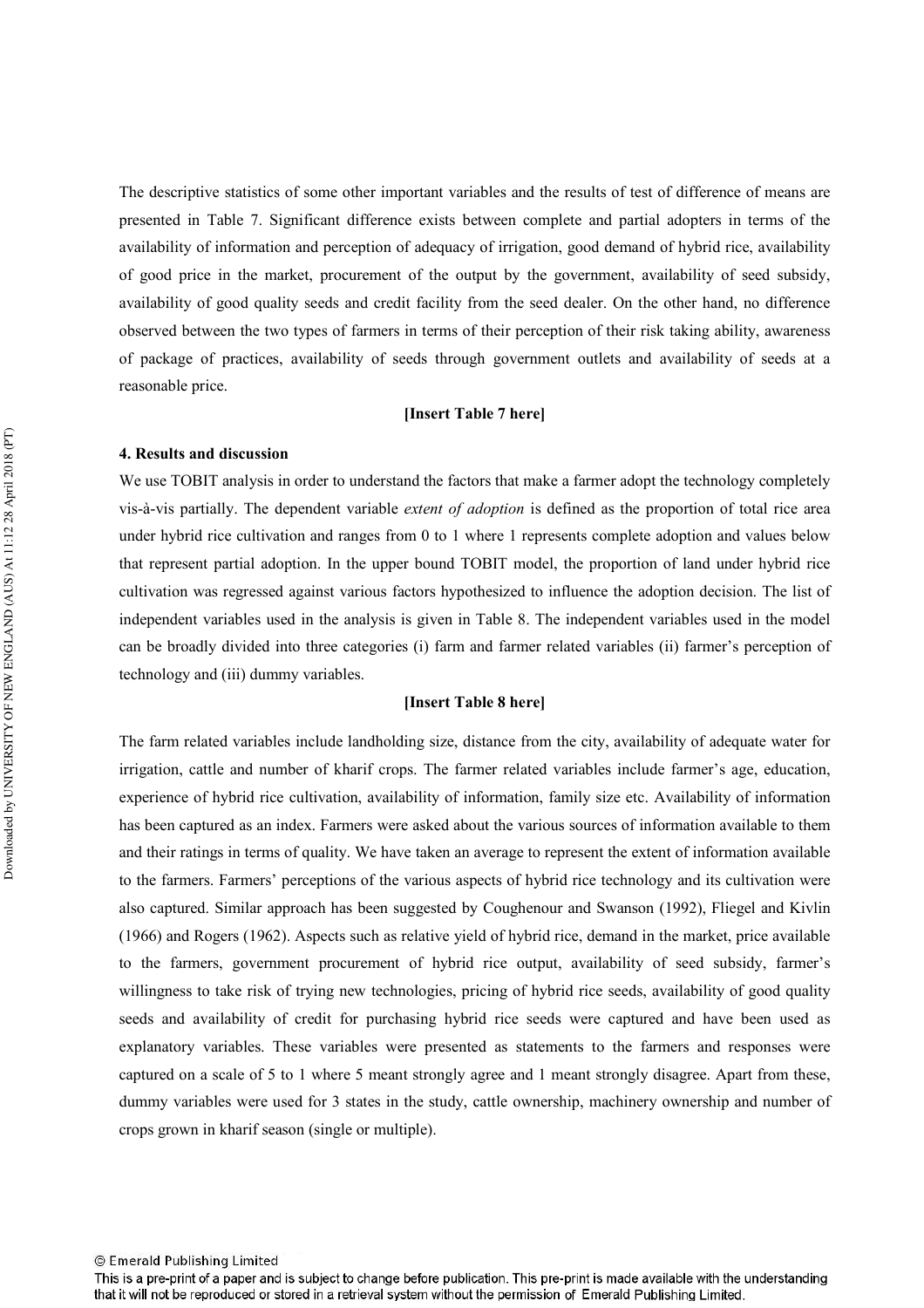The results of the TOBIT model have been shown in table 9 and 10. The results from hybrid rice share estimation include the estimates of the coefficients, standard errors and marginal effects. The dependent variable in this estimation is the extent of adoption which varies from 0 to 1 with 0 indicating no adoption, 1 indicating complete adoption and the values in between indicating partial adoption of hybrid rice by the farmers.

## Model statistics:

The measures of fit for the Tobit model have been given in Table 9. Higher likelihood of full model compared to null or intercept only model as well as the LR value and its probability indicate that the specified model is significant. The table also reports R-square values for the model. However, we are not interpreting it as it is not equivalent to the R-square of OLS regression. The sigma which is the estimated standard error is 0.3629. The assumption of normality of errors was also tested for the given model. The residuals were calculated and a p-p plot was made which showed that the error terms were normally distributed. This also indicates the robustness of the specified model.

# **Insert Table 9 Herel**

The result of the model including the coefficients and marginal effects is given in Table 10. The independent variables used in the model are given in Column 1. Column 2 and 3 report the Tobit coefficients and their tstatistics respectively. Column 4 values show the impact of change in independent variables on the dependent variable for all the observations (partial as well as complete adopters). Column 5 reports the effect of change in the independent variables on the adoption of hybrid rice for the farmers who had adopted hybrid rice partially at the time of the survey. Column 6 presents the effect of changes in the independent variables on adoption for farmers who were complete adopters at the time of the survey. Column 7 reports the effect of the change in each one of the independent variable on the probability of a farmer of having less than the maximum area under organic practice. That is, it shows the impact of the independent variables on the probability of a farmer being a partial adopter. All the marginal effects have been captured at the means of the variables.

## [Insert Table 10 here]

The coefficients of the independent variables used in the model have been reported in column 2 of table 10. Farmer's *experience* of hybrid rice cultivation and *education* level of the farmer are positively related to the share allocated to hybrid rice cultivation at 1% and 5% significance respectively. Thus, farmers with more experience of hybrid rice and higher education are more likely to allocate higher area under rice for hybrid rice cultivation. The estimated parameters for *age, family size, city distance* and *information* are statistically insignificant. On the other hand, *landholding* and having *multiple kharif* crops are negatively related to the percentage of area under hybrid rice cultivation at 1% respectively. It shows that smaller farmers and farmers who grow single crop (rice) during kharif season are more likely to have higher percentage of rice area under

This is a pre-print of a paper and is subject to change before publication. This pre-print is made available with the understanding that it will not be reproduced or stored in a retrieval system without the permission of Emerald Publishing Limited.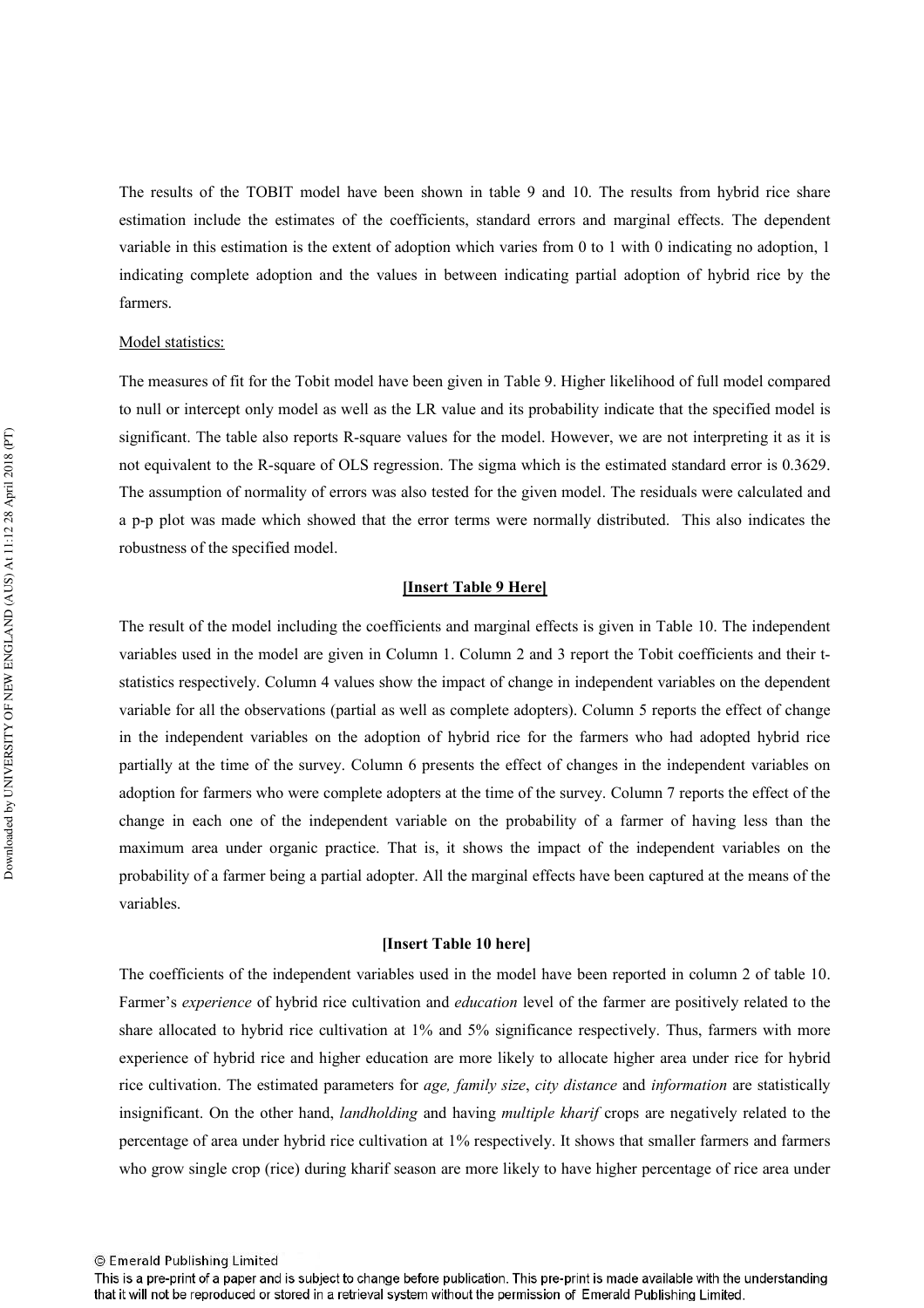hybrid rice cultivation. Among the variables related to hybrid rice, *good demand* of the hybrid rice in the market and *availability of seed subsidy* are positively related to the share of hybrid rice cultivation at 1% and 5% *Adequate irrigation* significance respectively. *Good price* of the hybrid rice output and the availability of hybrid rice seeds in *government outlets* are negatively and significantly related to the allocation of rice area to hybrid rice cultivation. Variables such as *better yield* of hybrid rice, *reasonable price* of seeds, *good quality* seeds and *credit* from dealer have positive coefficients as per the expectation but they are statistically insignificant. *government procurement, risk taking ability* and *package awareness* are negatively related to adoption but are insignificant. The dummies for the state of *Uttar Pradesh* and *Chhattisgarh* are significant and have a negative relationship with the percentage of rice area under hybrid rice cultivation indicating lower adoption levels in these states compared to Gujarat. Cattle and machinery ownership have a positive but insignificant impact on adoption levels.

The marginal effects show that a 1% increase in the farmer's experience predicts an increase of 1.49% in the share of the hybrid rice area for all hybrid rice growing farmers. Similarly, a 1% increase variables such as education, good demand of hybrid rice and availability of subsidy on hybrid rice seeds leads to an increase in the share of the rice area under hybrid rice cultivation by 0.79%, 6.51% and 4.07% respectively. The predicted effect of a 1% increase in the experience of hybrid rice cultivation, education, good demand, and seed subsidy is 1.05%, 0.5%, 4.57% and 2.85% increase in the proportion of hybrid rice cultivation for the partial adopters. At the same time, the predicted effect of a 1% increase in the experience of hybrid rice cultivation, education, good demand and seed subsidy is 0.4%, 0.2%, 1.9% and 1.2% increase in the proportion of hybrid rice cultivation for the current complete adopters of the technology. The values in column 7 indicate that a 1% increase in the experience and education level of the farmer decreases the probability of a farmer being a partial adopter of hybrid rice by 2.40% and 1.27% respectively. If the good demand and availability of seed subsidy goes up by 1%, it decreases the probability of a farmer being a partial adopter by 10.46% and 6.52% respectively.

On the other hand, a 1% increase in variables such as landholding, good market price and availability of seeds through government outlets predict a decrease of 2.39%, 3.49% and 2.90% respectively. Also, if the farmer is having multiple kharif crops or belongs to the state of Uttar Pradesh and Chhattisgarh, results predict a decrease in the share of hybrid rice area by 6.67%, 10.19% and 8.41% respectively. Also, a 1% increase in landholding, good output price and availability of seeds through government outlets, predicts a decrease in the proportion of area under hybrid rice by 1.67%, 2.45% and 2.03% respectively for the partial adopters. Farmers growing multiple kharif crops, being from Uttar Pradesh or Chhattisgarh are expected to have a decrease in the proportion of hybrid rice by 6.67%, 7.14% and 5.89% respectively for the partial adopters. Similarly, for complete adopters, a 1% increase in landholding, good output price and availability of seeds in government outlets leads to a decline of 0.7%, 1% and 0.9% in the proportion of area under hybrid rice cultivation. In case a farmer cultivates multiple kharif crops, is from Uttar Pradesh or from Chhattisgarh, the decline in the

<sup>©</sup> Emerald Publishing Limited

This is a pre-print of a paper and is subject to change before publication. This pre-print is made available with the understanding that it will not be reproduced or stored in a retrieval system without the permission of Emerald Publishing Limited.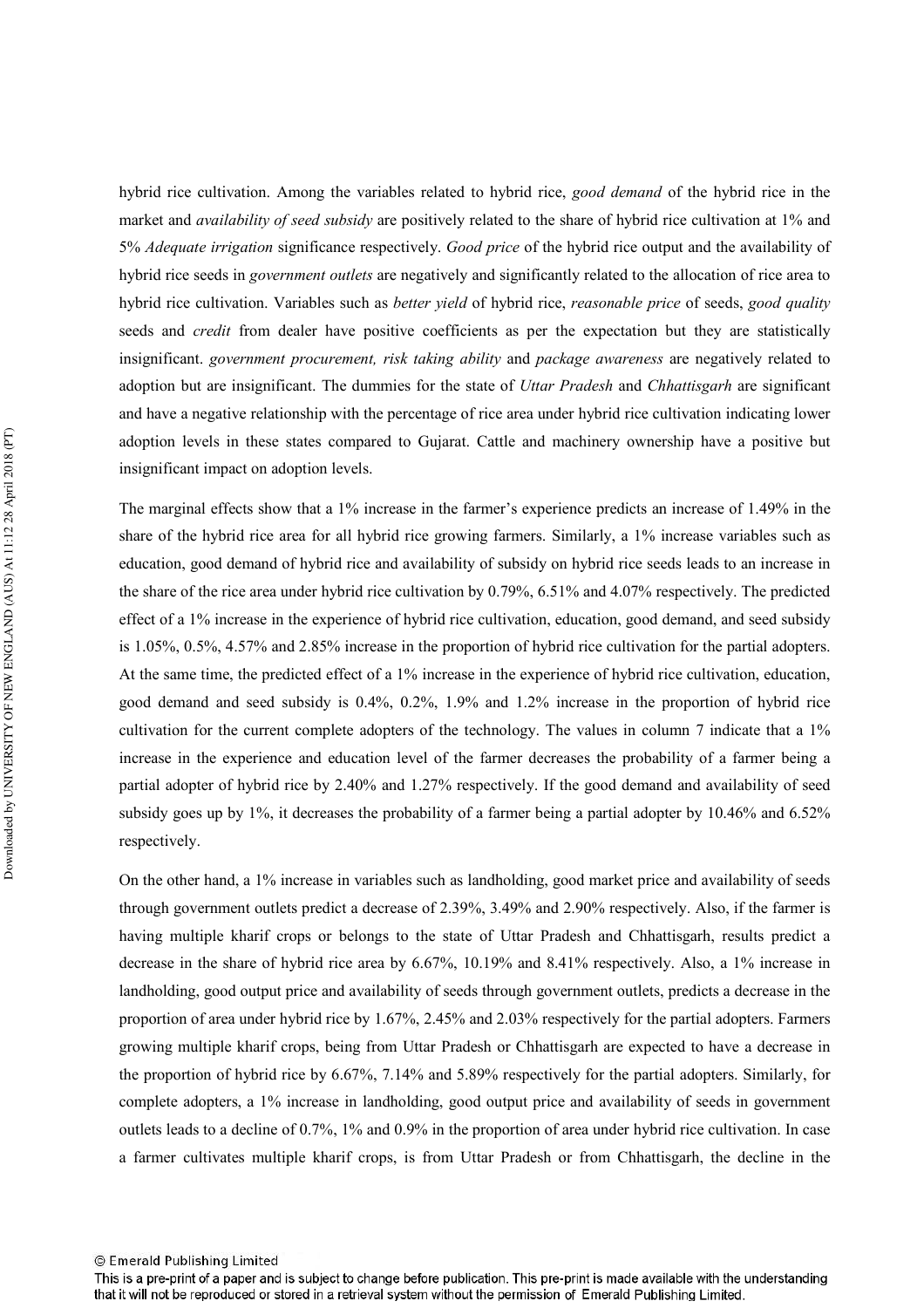proportion of area under hybrid rice cultivation for the complete adopters is 2.8%, 3.1% and 2.5% respectively.

The values in column 7 suggest that if the landholding of the farmer increases by 1 %, the probability of him being a partial adopter increases by 3.84%. At the same time, 1% increase in good price and availability of seeds in government outlets increases the probability of a farmer bring a partial adopter by 5.61% and 4.66% respectively. If a farmer shifts from single kharif crops to multiple kharif crops, there is 15.26% higher probability of him being a partial adopter. Similarly, the probability of a farmer bring a partial adopter is higher by 16.35% and 13.50% if he belongs to the states of Uttar Pradesh and Chhattisgarh respectively.

Overall, the results indicate a positive relation between share of hybrid rice cultivation and experience of farmer with hybrid rice cultivation, education, good demand of hybrid rice and availability of seed subsidy. On the other hand, landholding of the farmer, good price of hybrid rice, availability of seeds in government outlets, multiple kharif crops and the dummies for the state of Uttar Pradesh and Chhattisgarh are negatively related to the share of hybrid rice. This indicates that the farmers who are educated, experienced, have smaller landholdings and grow single kharif crop i.e. rice are more likely to have higher area under hybrid rice cultivation.

Farmers are more likely to be complete adopters if they perceive that hybrid rice has good demand in the market and subsidy is available on the purchase of seeds. These are mostly the small and marginal farmers who sell the hybrid rice output in the market and depend upon government subsidies for the adoption of new technologies. Although they have smaller landholdings, they usually allocate complete rice area for hybrid rice cultivation.

On the other hand, farmers who perceive that hybrid rice gets better price in the market and is available through government outlets usually have lesser share of their rice area under hybrid rice cultivation. Given the inputs from the field survey, these are mostly large farmers who manage to get good price for the hybrid rice output. They are also the privileged ones and have access to the limited seeds available in the government outlets. However, they do not allocate the entire rice area to hybrid rice cultivation.

Thus, the results indicate that probably small and marginal farmers are the ones who are complete adopters of hybrid rice. For them, demand of output in the market and subsidy on seeds is of importance. Large farmers, however, are the partial adopters. They have more landholding but allocate relatively lesser area to hybrid rice cultivation. The inputs from the field visits indicate that these farmers prefer to grow the traditional rice varieties due to better taste. These farmers have access to government outlets and manage to get good price of the output in the market. The results point towards the inefficiencies existing in the system. Access to market, availability of good output prices and availability of seeds through government outlets seem to be an issue for the small and marginal farmers, who are the complete adopters of the technology. Also, the coefficients of state dummies show that farmers in Uttar Pradesh and Chhattisgarh have lesser percentage of their rice area under hybrid rice cultivation.

<sup>©</sup> Emerald Publishing Limited

This is a pre-print of a paper and is subject to change before publication. This pre-print is made available with the understanding that it will not be reproduced or stored in a retrieval system without the permission of Emerald Publishing Limited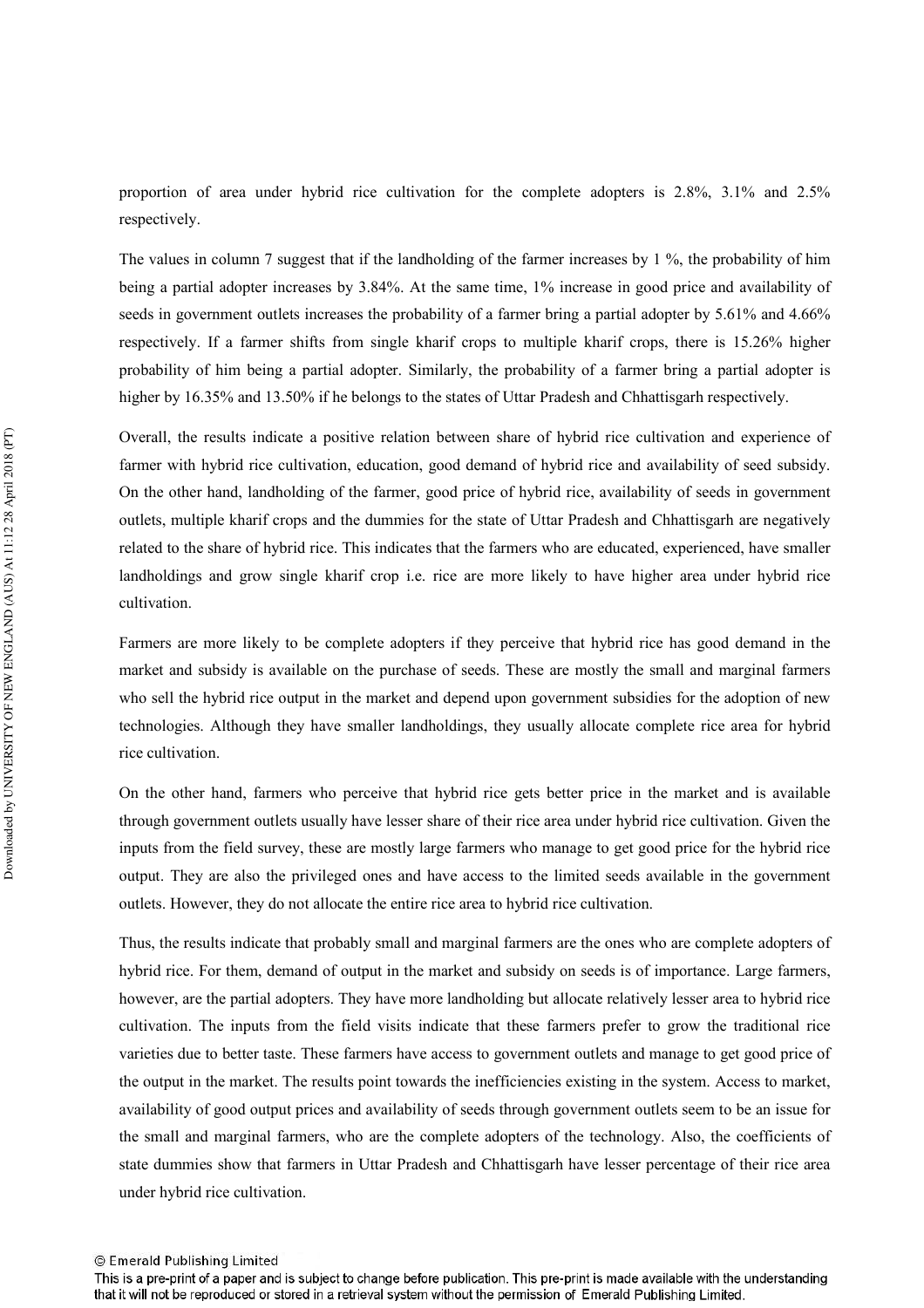#### 5. Conclusion and policy implications

Rice is the staple food of India and the demand for it is growing consistently. However, increasing the production of rice remains a challenge due to constraints on the horizontal expansion. A technology such as hybrid rice seems to have huge promise as it has the potential to increase the production by 15-20% without increasing the area under cultivation. However, the poor rate of adoption of hybrid rice by the Indian farmers has been a reason of concern for the policy makers and the private sector involved in the production and distribution of hybrid rice seeds.

Adoption is found to be negatively related to the extent of land owned by the farmer. This indicates that farmers with smaller landholdings are more likely to adopt the technology completely. Therefore, the focus of initiatives to encourage the adoption of new agricultural technologies should be the small and marginal farmers. Contrary to the expectations, factors such as family size, age of the farmer, distance from the city, mechanization, better yield, awareness level of the farmer, price of the hybrid rice seeds, quality of seeds etc. were not found to be significant determinants of the extent of adoption of hybrid rice by the farmers.

The evaluation of hybrid rice cultivation with censored data indicates that the partial and complete adopters of the technology differ from each other with respect to their intensity of response towards certain perceptions related to hybrid rice cultivation. The calculation of separate effects for partial and complete adopters using the upper bound Tobit model allows us to identify the factors that affect partial and complete adopters differently along with how the different technology, farm and farmer related factors can potentially affect the degree of adoption, that is, the share of hybrid rice cultivation out of total rice cultivated by the farmer. Insight into these effects can be very helpful in designing policies for encouraging the adoption of hybrid rice technology in the country.

The results from this study can be of help in policy making aimed at encouraging the adoption of hybrid rice technology or other similar agricultural technologies in India or other developing economies. Overall, factors related to the farmer, the farm as well as the perception of the technology is seen to be related to the share of rice area under hybrid rice cultivation. The results indicate that education, experience, landholding, demand, price, subsidy, seed availability and cropping pattern are of importance in determining the status of adoption of hybrid rice by the farmers. Therefore, it may be possible to encourage hybrid rice adoption by the farmers in India by:

- Targeting the educated but small and marginal farmers.
- Target regions where single kharif crop is being grown.
- Ensuring the availability of good output price
- Making hybrid rice seeds available through government outlet to all.
- Facilitating the marketing of the hybrid rice output so as to ensure good demand.

This is a pre-print of a paper and is subject to change before publication. This pre-print is made available with the understanding that it will not be reproduced or stored in a retrieval system without the permission of Emerald Publishing Limited.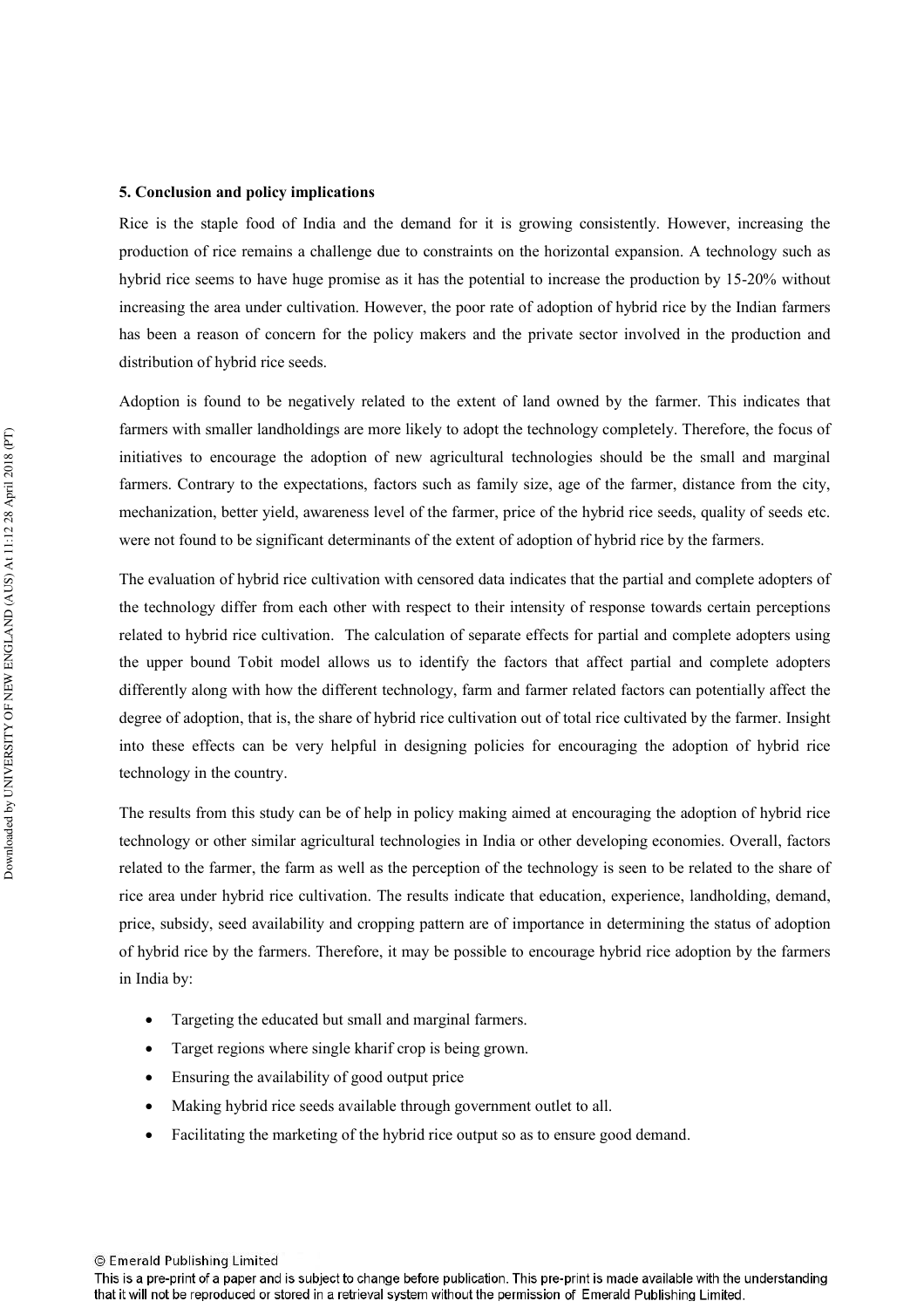Based on the above results and discussion, it can be inferred that the decision regarding extent of adoption of a technology – partial or complete is influenced by a variety of factors. While some factors such as good demand, availability of good quality and subsidized seeds can be influenced by government policies, other factors can be taken into account by appropriate targeting of the technology towards smaller farmers and in areas which are not traditionally rice growing regions such as Gujarat where larger percentage of rice area is allocated to hybrid rice cultivation compared to the traditional rice growing regions.

#### **.**

- Adesina, A. A. and Zinnah, M. M. (1993), "Technology characteristics, farmers' perceptions and adoption decisions: A Tobit model application in Sierra Leone", *Agricultural Economics*, Vol. 9, pp. 297–311.
- Agricultural Statistics. (2016, November 6), Retrieved from Directorate of Economics and Statistics: http://eands.dacnet.nic.in/latest\_2006.htm
- Ahmed, M. I., Meera, S. N., and Viraktamath, B. C. (2008), *Popularization of hybrid rice FLDs* , Directorate of Rice Research, Hyderabad.
- Aker, J. C. Heiman, A. McWilliams, B. and Zilberman, D. (2005), "Marketing Institutions, Risk, and Technology Adoption", Preliminary draft, Agricultural Issues Centre, University of California.
- Akinola, A. A. and Young, T. (1985), "An application of the Tobit model in the analysis of agricultural innovation adoption processes: A study of cocoa spraying chemicals by Nigerian cocoa farmers", *Oxford Agrarian Studies*, Vol. 14 No. 1, pp. 26-51.
- Akpoko, J. G. (2007), "Analysis of factors influencing adoption of intermediate farm tools and equipment among farmers in the semi-arid zone of Nigeria", *Journal of Applied Science*, Vol. 7 No. 6, pp. 796–802.
- Alene, A.D., Poonyth, D. and Hassan, R. M. (2000), "Determinants of adoption and intensity of use of improved maize varieties in the central highlands of Ethiopia: A tobit analysis", Vol. 39 No. 4, pp. 633-643.
- Alexandratos, N. and Bruinsma, J. (2012), "World Agriculture Towards 2030/2050", working paper, Agricultural Development Economics Division: Food and Agriculture Organization of the United Nations, ESA Working Paper No. 12-03.
- Amemiya, T. (1973), "Regression analysis when the dependent variable is truncated normal", *Econometrica*, Vol. 41, pp. 997-1016.
- Baidu-Forson, J. (1999), "Factors influencing adoption of land-enhancing technology in the Sahel: lessons from a case study in Niger", *Agricultural Economics*, Vol. 20, pp. 231-239.
- Bellon, M. R. and Taylor, J. E. (1993), "Folk Soil Taxonomy and the Partial Adoption of New Seed Varieties", *Economic Development and Cultural Change*, Vol. 41 No. 4, pp. 763–786.
- Bohlen, J. M., & Beal, G. M. (1981), *The Diffusion Process*. Iowa: Iowa State University of Science and Technology.
- Chengappa, P. G. Janaiah, A. and Gowda, M. V. (2003), "Profitability of Hybrid Rice Cultivation 2 Evidence from Karnataka", *Economic and Political Weekly*, pp. 2531-2534.
- Choudhary, B. and Gaur, K. (2015), "Biotech Cotton in India, 2002 to 2014", *ISAAA Series of* Biotech Crop Profiles. ISAAA, Ithaca, NY.

This is a pre-print of a paper and is subject to change before publication. This pre-print is made available with the understanding that it will not be reproduced or stored in a retrieval system without the permission of Emerald Publishing Limited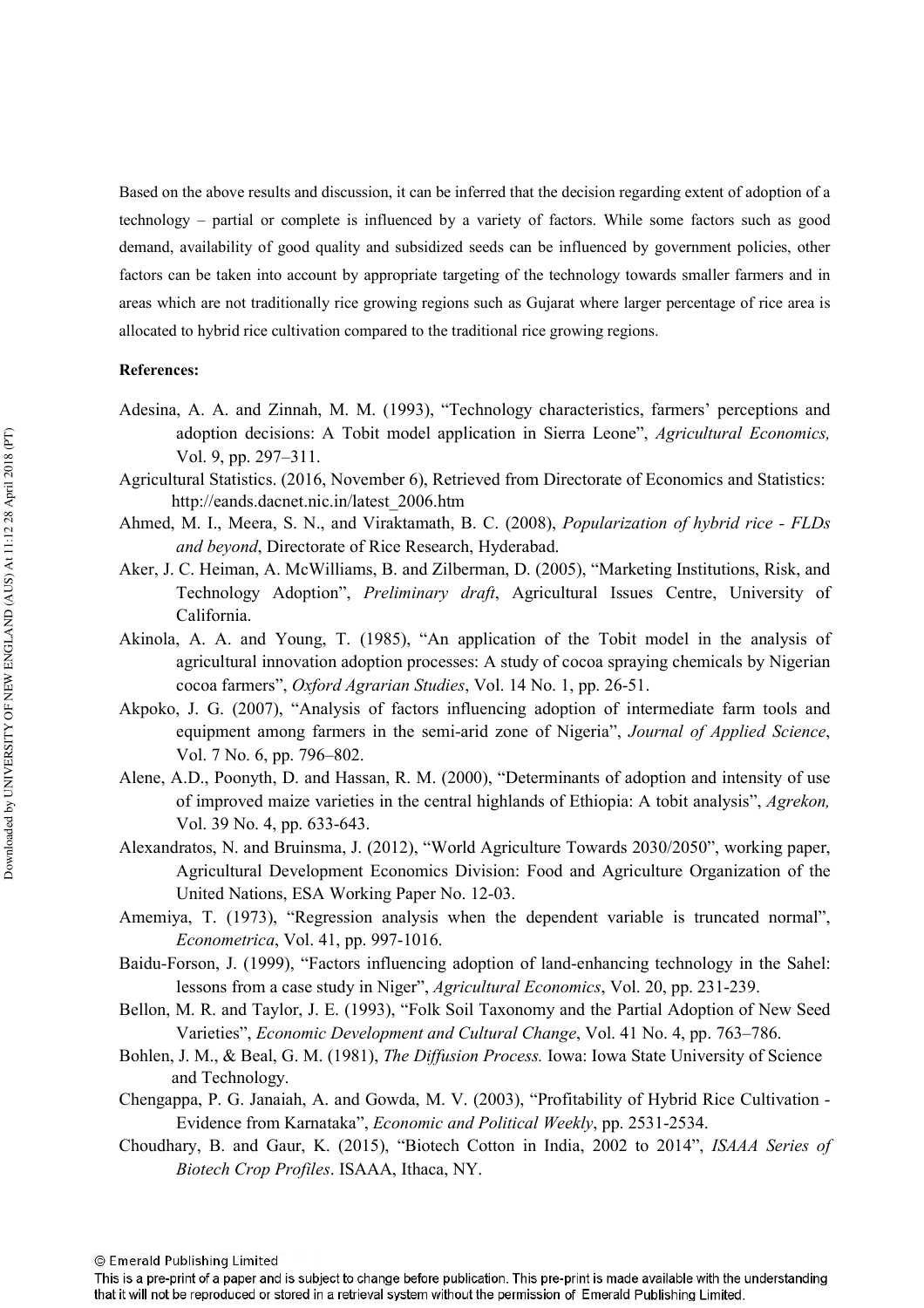- Coughenour, C. M. and Swanson, L. (1992), "Determinants of Farmers' Satisfaction with Farming and with Life: A Replication and Extension", Southern *Rural Sociology*, Vol. 9 No. 1, pp. 45270.
- Doss, C. R. (2006), "Analyzing technology adoption using microstudies: limitations, challenges and opportunities for improvement", *Agricultural Economics*, Vol. 34, pp. 207-219.
- Durand2Morat, A., Wailes, E. J., and Chavez, E. C. (2011), "Hybrid rice and its impact on food security and the pattern of global production and trade", in Southern Agricultural Economics *Association. Corpus Christi, TX, 2007.*
- Fliegel, F. C. and Kivlin, J. E. (1966), "Attributes of innovations as factors in diffusion", *American Journal of Sociology*, pp. 235-248.
- Ganesh-Kumar, A. Mehta, R. Pullabhotla, H. Prasad, S.K. Ganguly, K. Gulati, A. (2012), "Demand and supply of cereals in India: 2010-2025", *IFPRI Discussion Paper 1158*. International Food Policy Research Institute (IFPRI), Washington, D.C.
- Hybrid Rice Kharif Progress Report 2015 (2015), "Annual Progress Report, All India Coordinated Rice Improvement Programme", available at: http://www.icar-iirr.org (accessed 15 Dec 2016).
- Janaiah, A. (2003), "Hybrid Rice in Andhra Pradesh Findings of a Survey", *Economic and Political Weekly*, pp. 2513-2516.
- Julfiquar, A. W. Hasan, A. J. Azad, A. K. and Hossain, M. A. (2003), "Hybrid Rice Research and Development in Bangladesh in S. S. Virmani, C. X. Mao, and B. Hardy (ed.), 4th International Symposium on Hybrid Rice, International Rice Research Institute, Vietnam
- Khaledi, M. Weseen, S. Sawyer, E. Ferguson, S. and Grey, R. (2010), "Factors Influencing Partial and Complete Adoption of Organic Farming Practices in Saskatchewan, Canada",  *Journal of Agricultural Economics*, Vol. 58, pp. 37-56.
- Maddala, G. S. (1992), "Limited-dependent and Qualitative Variables in Econometrics", Econometric Society Monograph No. 3, Cambridge University Press, Cambridge.
- McDonald, J.F. and Moffitt, R.A. (1980), "The uses of Tobit analysis", *Review of Economic and Statistics*, Vol. 62, pp. 318-321.
- Mittal, S. (2008), "Demand-Supply Trends and Projections of Food in India", working paper, Indian Council for Research on International Economic Relations.
- Nirmala, B. Muthuraman, P. Meera, S. N. Sain, M. and Viraktamath, B.C. (2009), "Economics of Hybrid Rice Seed Production in India", in Xie, F and Hardy, B. (Eds.), *Accelerating hybrid* rice development, International Rice Research Institute,Laos Banos, pp. 495-504.
- Nirmala, B. Vasudevan, N. and K, S. (2012), "A Comparision of Economic Potential of HYV vs. Hybrid Rice Cultivation in Ambedkarnagar District of Uttar Pradesh", World Research *Journal of Agronomy*, Vol. 1, No. 1, pp. 7-10.
- Norris, P. E. and Batie, S. S. (1987), "Virginia farmers' soil conservation decisions: An application of Tobit analysis", Southern Journal of Agricultural Economics, Vol. 19 No. 1, pp.79–89.
- Oladele, O. I. (2005), "A Tobit analysis of propensity to discontinue adoption of agricultural technology among farmers in Southwestern Nigeria", Journal of Central European *Agriculture*, Vol. 6 No. 3, pp. 249–254.
- Pandey, S. and Bhandari, H. (2009), "Economics of hybrid rice in tropical Asia: major issues and opportunities", in F. Xie, and B. Hardy (Eds.), *Accelerating Hybrid Rice Development*, International Rice Research Institute, Los Banos, Philippines, pp. 698.

<sup>©</sup> Emerald Publishing Limited

This is a pre-print of a paper and is subject to change before publication. This pre-print is made available with the understanding that it will not be reproduced or stored in a retrieval system without the permission of Emerald Publishing Limited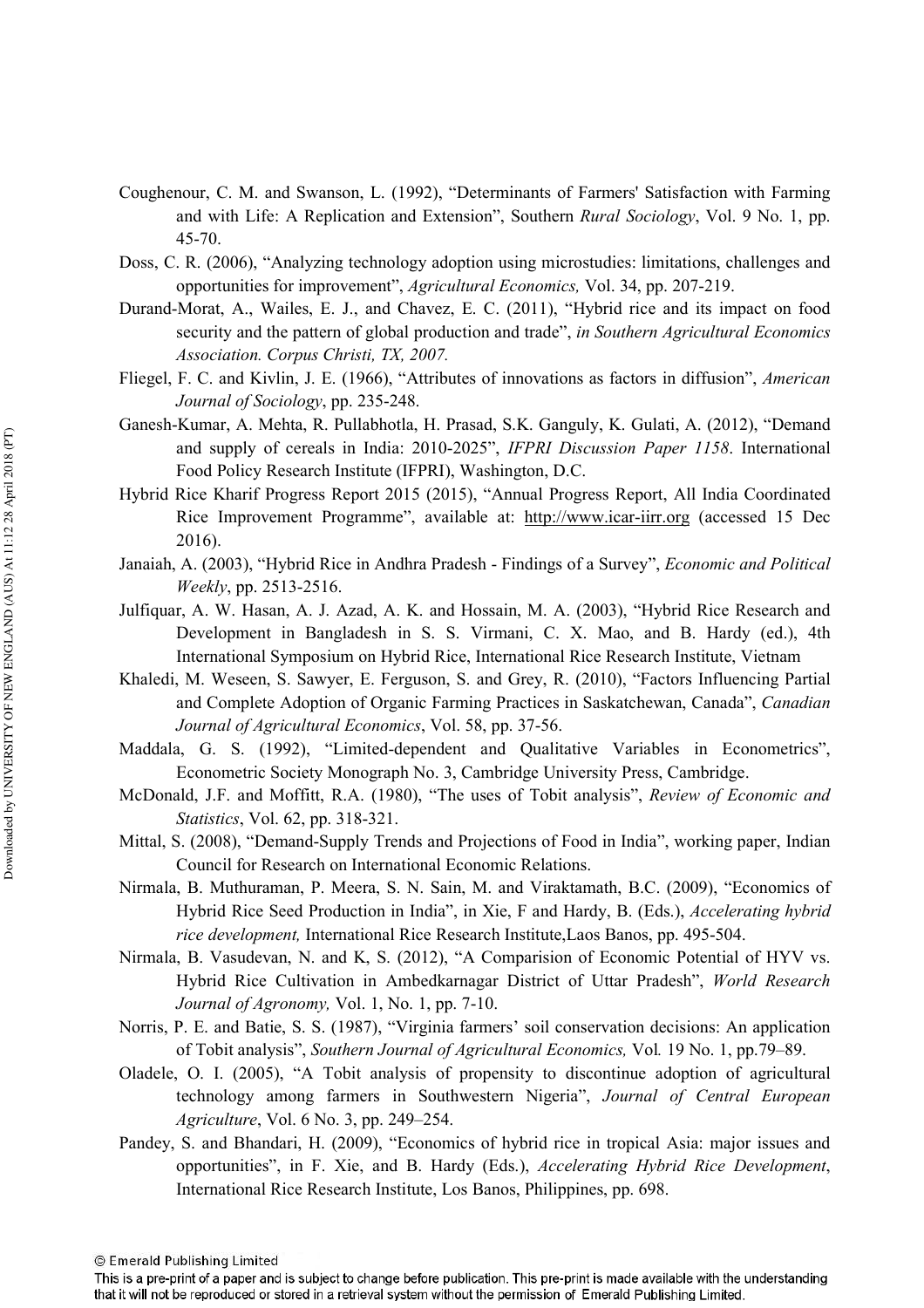- Perey, E. (2016), Motivational Factors on the Adoption of Natural Farming Technology. *Research Journal of Agriculture and Forestry Sciences, 4(1), 14-19.*
- Ramasamy, C. Janaiah, A. Selvaraj, K. N. and Hossain, M. (2003), "Hybrid Rice in Tamil Nadu 2 Evaluation of Farmers' Experience", *Economic and Political Weekly*, pp. 2509-2512.
- Rogers, E. M. (1962), Diffusion of Innovations, The Free Press of Glencoe, New York, United States of America.
- Saka, J.O. Okoruwa, V.O. Lawal, B.O. and Ajijola, S. (2005), "Adoption of Improved Rice Varieties among Small-Holder Farmers in South-Western Nigeria", World Journal of Agricultural *Sciences*, Vol. 1 No.1, pp. 42-49.
- Siddiq, E. A. (2012), "Hybrid Rice in India: Prospects and Future Challenges", paper presented at 6th International Hybrid Rice Symposium. Hyderabad, India, 2012.
- Singh, H. N. Singh, S. Singh, U. S. Singh, J. Zaidi, N. W. and Mohanty, S. (2013), "Economic Evaluation of Pusa Rice Hybrid 10 cultivation: a micro-economic evidence of Uttarakhand, India", *Indian Journal of Traditional Knowledge*, Vol. 12 No. 3, pp. 472-477.
- Smith, R. J. and R. W. Blundell. (1986), "An exogeneity test for a simultaneous equation Tobit model with an application to labor supply", *Econometrica*, Vol. 54, pp. 679–85.
- Sobha Rani, N. Suneetha, K. Prasad, G. S. Senguttuvel, P. Revathy, P. Hari Prasad, A. S (2012), "Development of Hybrid Rice in India: A transformation towards improved grain quality with enhanced yield gain", paper presented at 6th International Hybrid Rice Symposium, Hyderabad, India, 2012.
- Spielman, D. J. Kolady, D. Ward, P., Rashid, H.-A. and Gulati, K. (2012), "Public Expenditures, Private Incentives, and Technology Adoption - The Economics of Hybrid Rice in South Asia", IFPRI Discussion Papers, 01233.
- Vadlamani, Raja. (2016), "Hybrid rice in India 2 2016 Status", available at: https://www.linkedin.com/pulse/hybrid-rice-india-2016-status-raja-vadlamani (accessed 15 December 2016).
- Virakthmath, B.C. (2010), "Hybrid rice in India Current Status and Future Prospects" available at: http://www.rkmp.co.in/sites/default/files/ris/research

themes/Hybrid%20rice%20in%20India.pdf (accessed 23 January 2016).

- Virmani S.S. Mao, C.X. Hardy, B. (ed.) (2003), "Hybrid rice for food security, poverty alleviation, and environmental protection", in proceedings of the 4th International Symposium on Hybrid Rice, International Rice Research Institute, Los Baños, Philippines, 14-17 May 2002.
- Ward, P. S. Ortega, D. L. Spielman, D. J. Singh, V. and Magnan, N. (2013), "Farmer Preference for Abiotic Stress Tolerance in Hybrid versus Inbred Rice: Evidence from Bihar, India", Agricultural and Applied Economics Association 2013 AAEA and CAES Joint Annual Meeting. Washington D.C.

#### *About the authors:*

Varsha Khandker is an Assistant Professor in the area of Marketing at T A Pai Management Institute, Manipal, India. She holds a Ph.D. in agricultural management from Indian Institute of Management,

This is a pre-print of a paper and is subject to change before publication. This pre-print is made available with the understanding that it will not be reproduced or stored in a retrieval system without the permission of Emerald Publishing Limited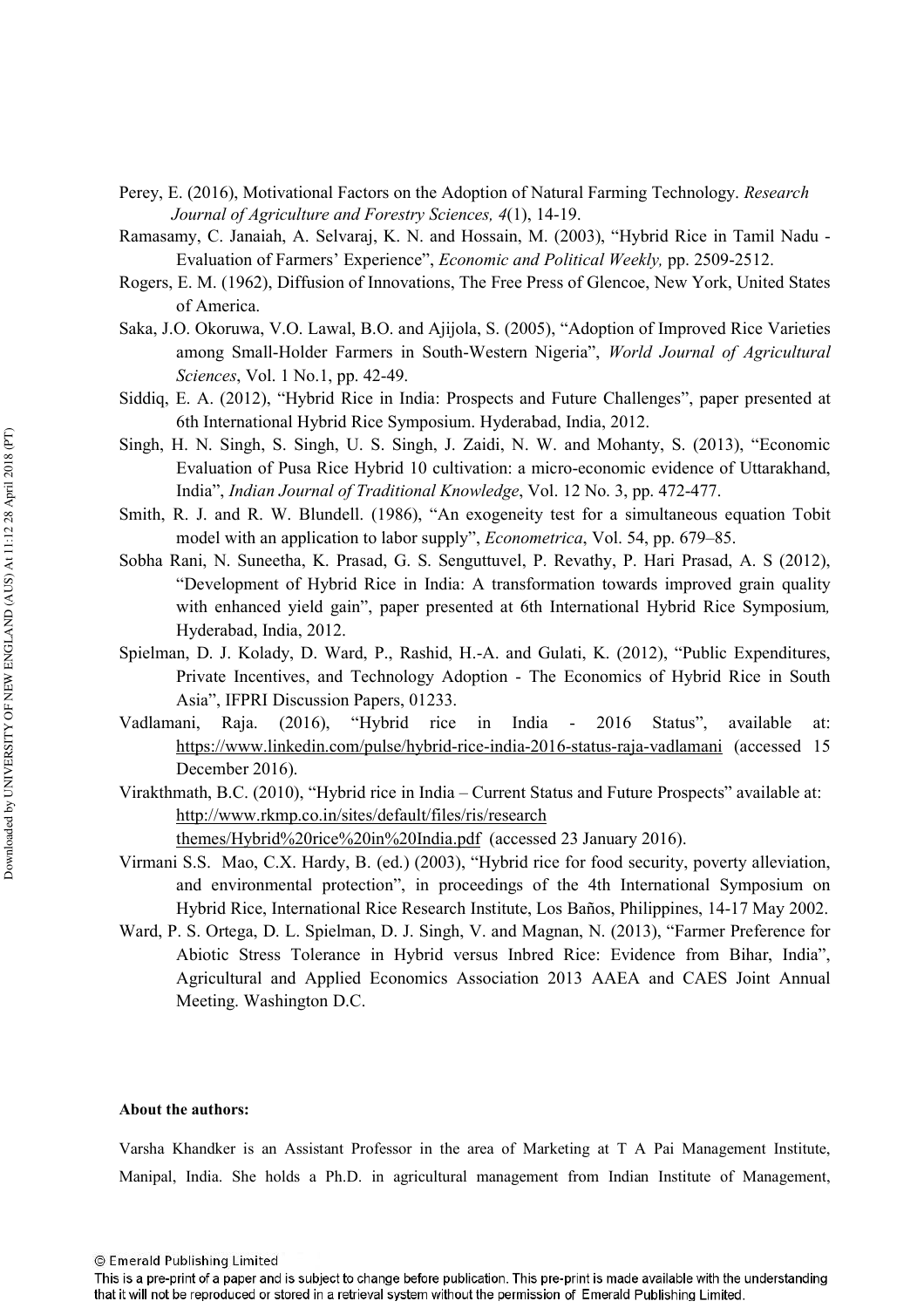Ahmedabad, India. She specialises in marketing management and her research interests include rural marketing, food marketing, agribusiness and applied economics. She teaches rural marketing, agricultural marketing, marketing management, marketing research and marketing strategy at post-graduate level.

Indrajit Thakurata is an Assistant Professor in the area of Economics at Indian Institute of Management, Indore, India. He holds a Ph.D. in economics from Indian Institute of Management, Ahmedabad, India. He specialises in macroeconomics and his research interests include Recursive Macroeconomics, Asset Pricing and Labour Economics. He teaches macroeconomics and monetary economics at under-graduate, postgraduate and doctorate levels.

This is a pre-print of a paper and is subject to change before publication. This pre-print is made available with the understanding that it will not be reproduced or stored in a retrieval system without the permission of Emerald Publishing Limited.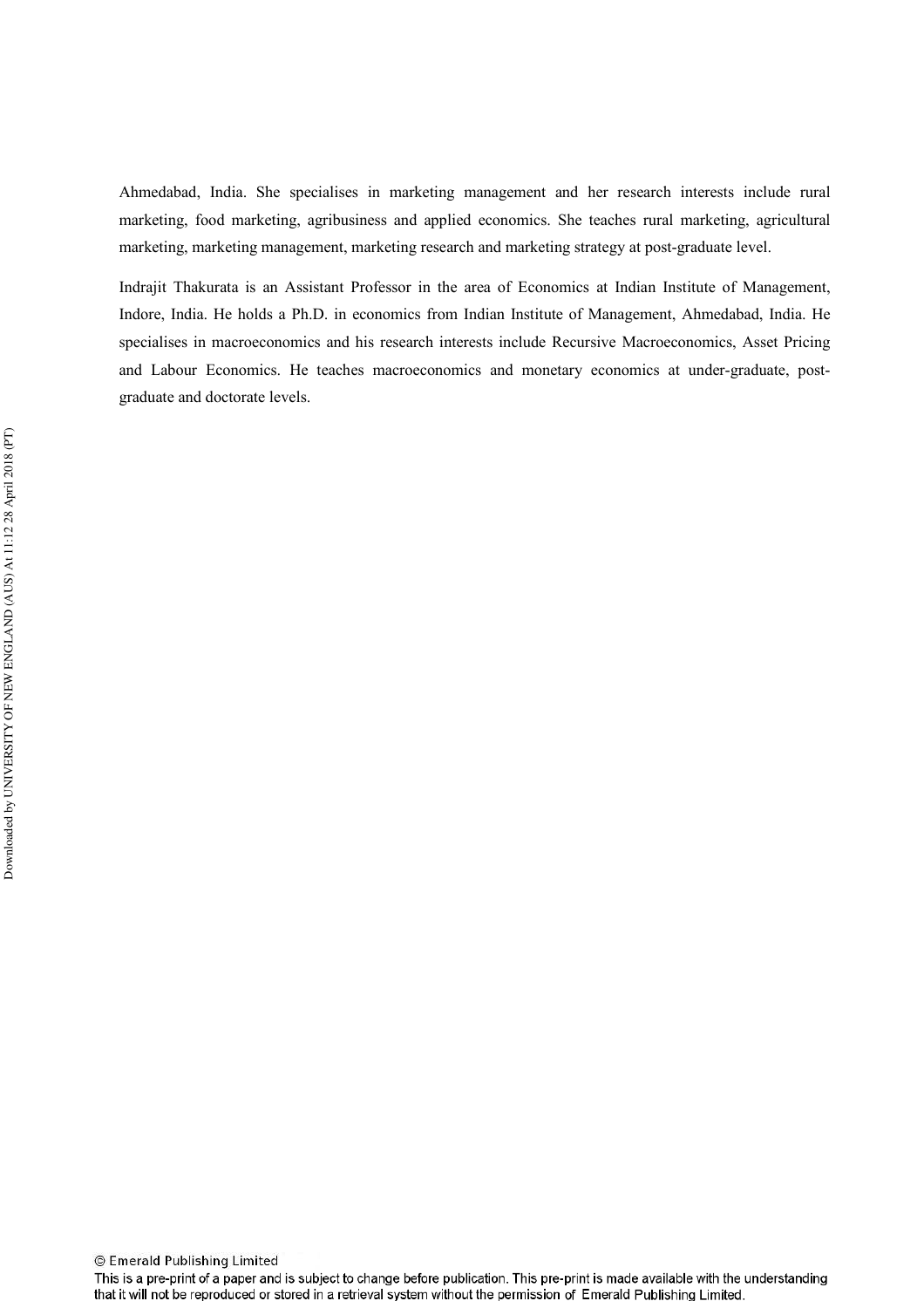



This is a pre-print of a paper and is subject to change before publication. This pre-print is made available with the understanding that it will not be reproduced or stored in a retrieval system without the permission of Emerald Publishing Limited.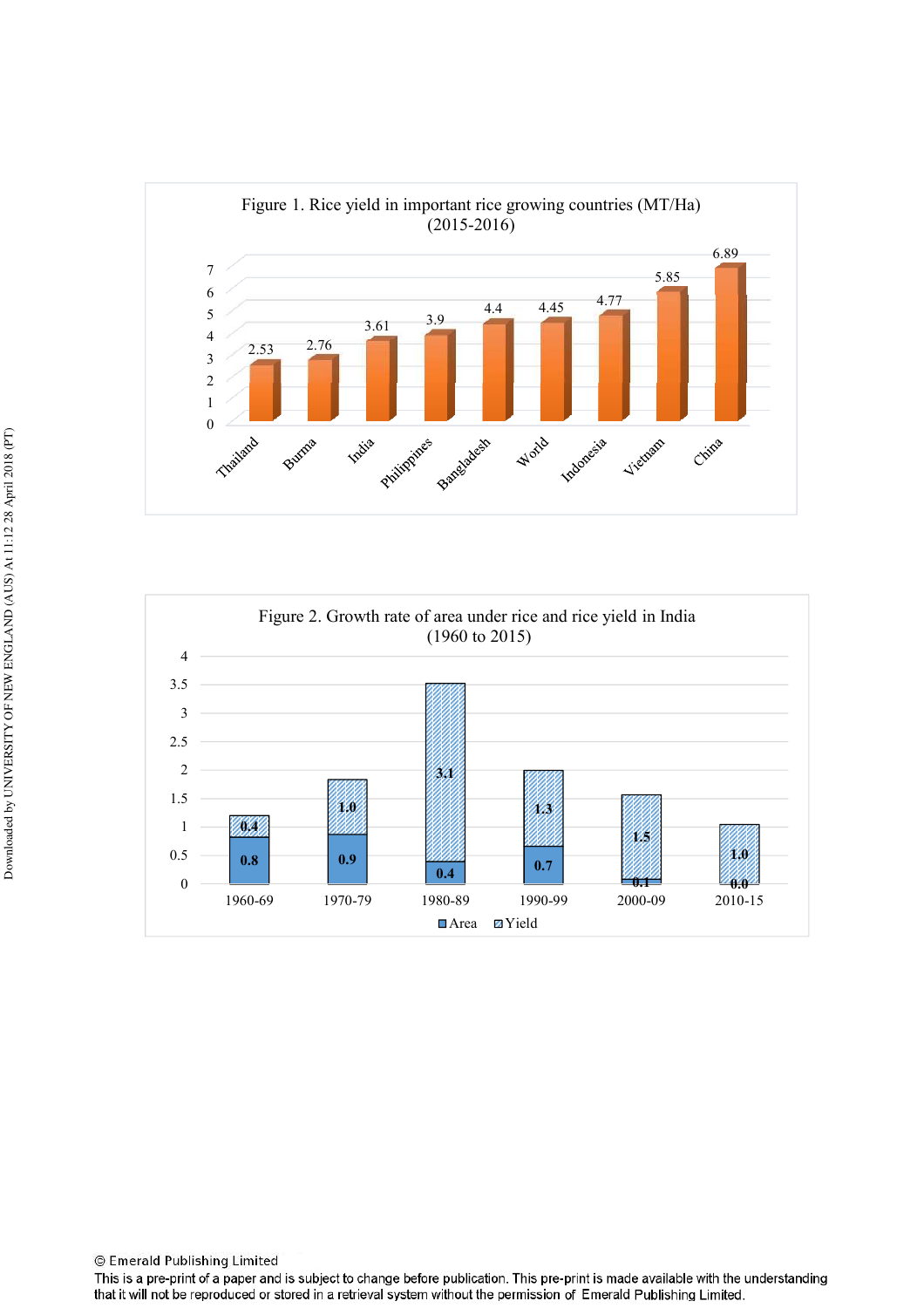| Table 1. Area under hybrid rice as a percent of rice area in selected countries |                 |                   |                |         |  |  |  |
|---------------------------------------------------------------------------------|-----------------|-------------------|----------------|---------|--|--|--|
|                                                                                 | $(1995 - 2010)$ |                   |                |         |  |  |  |
| Year                                                                            | China           | <b>Bangladesh</b> | India          | Vietnam |  |  |  |
| 1995                                                                            | 43.3            | 0.0               | 0 <sub>1</sub> |         |  |  |  |
| 2000                                                                            | 45.2            | 0.0               | 0 <sub>4</sub> | 5.7     |  |  |  |
| 2005                                                                            | 51.4            | 1.9               | 1.8            | 9.0     |  |  |  |
| 2010                                                                            | 51.8            | 6.8               | 4.6            | 10.0    |  |  |  |

Source: Spielman et al. (2012)

|      | Table 2. Area planted to hybrid rice cultivation in India<br>$(1995 - 2011)$ |         |                      |  |  |  |
|------|------------------------------------------------------------------------------|---------|----------------------|--|--|--|
|      | Area planted to hybrid rice<br><b>Gross Rice Area</b>                        |         |                      |  |  |  |
| Year | (mn ha)                                                                      | '000 ha | % of gross rice area |  |  |  |
| 1995 | 42.84                                                                        | 10      | 0.02                 |  |  |  |
| 2000 | 44.71                                                                        | 150     | 0.34                 |  |  |  |
| 2005 | 43.66                                                                        | 750     | 1.72                 |  |  |  |
| 2010 | 42.86                                                                        | 1300    | 3.03                 |  |  |  |
| 2011 | 43.97                                                                        | 2000    | 4.55                 |  |  |  |

Source: Collated from different sources

| Table 3. State wise area under hybrid rice - Kharif 2011 |                         |                       |                      |  |  |  |
|----------------------------------------------------------|-------------------------|-----------------------|----------------------|--|--|--|
|                                                          | Area under hybrid rice* | % of the total rice   | % of the hybrid rice |  |  |  |
| <b>States</b>                                            | ('000 hectares)         | area in the state $#$ | area in the country  |  |  |  |
| <b>Uttar Pradesh</b>                                     | 770                     | 12.9                  | 38.88                |  |  |  |
| Bihar                                                    | 328                     | 9.9                   | 16.56                |  |  |  |
| Chhattisgarh                                             | 207                     | 5.5                   | 10.45                |  |  |  |
| Jharkhand                                                | 202                     | 13.8                  | 10.20                |  |  |  |
| Haryana                                                  | 99                      | 8.0                   | 5.00                 |  |  |  |
| Madhya Pradesh                                           | 83                      | 5.0                   | 4.19                 |  |  |  |
| Gujarat                                                  | 80                      | 9.6                   | 4.04                 |  |  |  |
| Odisha                                                   | 53                      | 1.3                   | 2.67                 |  |  |  |
| Others                                                   | 158                     |                       | 7.98                 |  |  |  |
| Total                                                    | 1980                    |                       |                      |  |  |  |

Source: Siddiq  $(2012)$  \* - Based on the F1 seeds sold,  $#$  - calculated based on data from MoA, GoI

© Emerald Publishing Limited

This is a pre-print of a paper and is subject to change before publication. This pre-print is made available with the understanding that it will not be reproduced or stored in a retrieval system without the permission of Emerald Publishing Limited.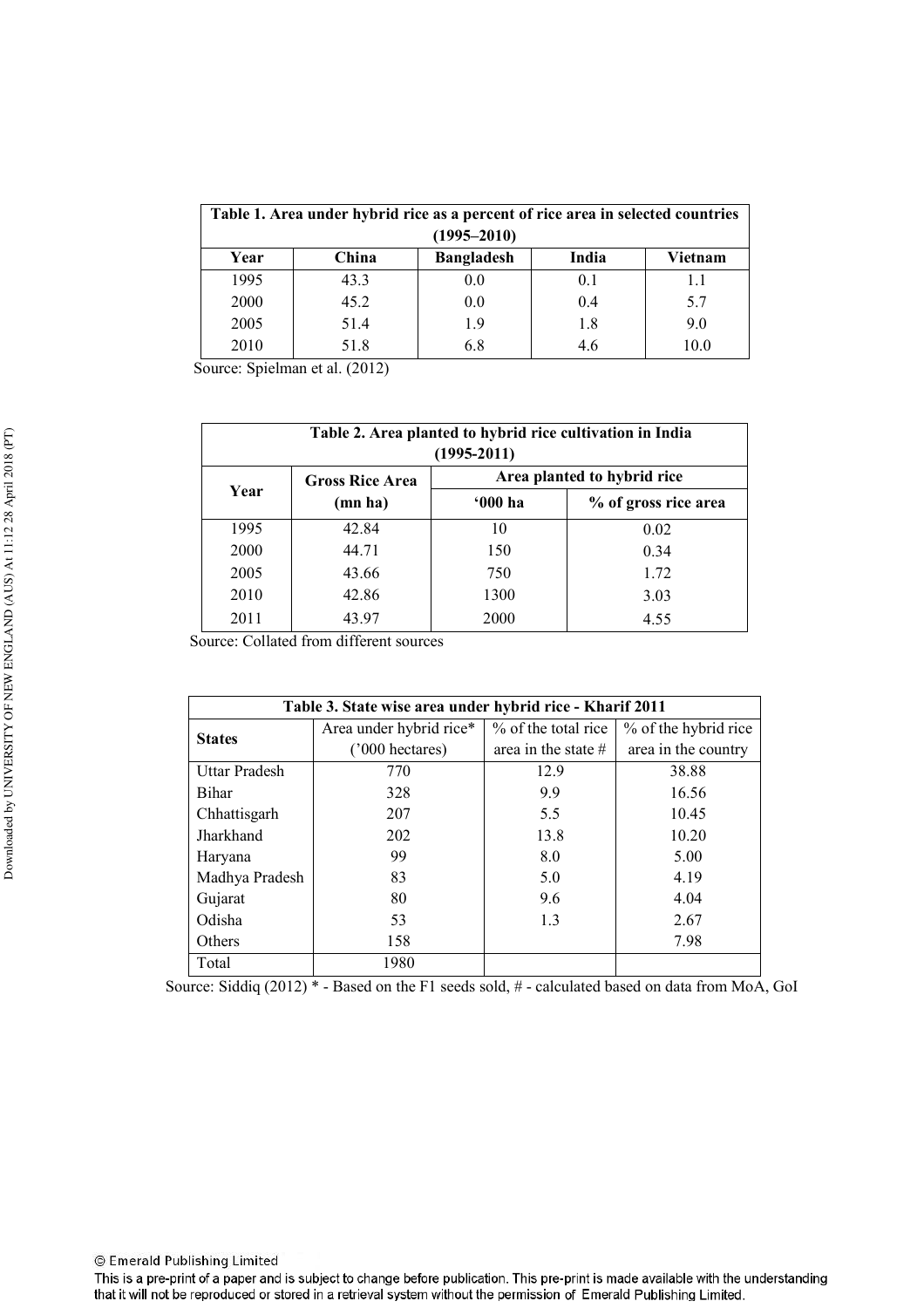| Table 4. Characteristics of sampled states |                   |                |                  |  |
|--------------------------------------------|-------------------|----------------|------------------|--|
|                                            | Uttar Pradesh     | Chhattisgarh   | Gujarat          |  |
| Total area under rice (000 ha)             | 5842.0            | 3808.5         | 755.0            |  |
| Total rice production (000 tonne)          | 12092.9           | 6322.1         | 1733.0           |  |
| Average rice productivity (kg/ha)          | 2070              | 1660           | 2297             |  |
| % of net sown area under irrigation        | 84.1%             | 31.0%          | 41.1%            |  |
| % of rice area under irrigation            | $48 - 50\%$       | 28-30%         | 59-60%           |  |
| Average landholding (ha)                   | 0.75              | 1.36           | 2.11             |  |
| No. of agro-climatic zones in state        | 9                 | 3              |                  |  |
| No. of agro-climatic zones in the sample   |                   | $\overline{c}$ |                  |  |
| No. of districts in the sample             |                   | 6              |                  |  |
|                                            | Wheat, rice,      | Rice, coarse   | Tobacco, cotton, |  |
| Major crops                                | sugarcane, pulses | grains, maize  | groundnut, rice  |  |
|                                            |                   |                |                  |  |

Data Source: www.indiastat.com and www.rkmp.com

| <b>Table 5. Sampling details</b>             |     |     |     |  |  |
|----------------------------------------------|-----|-----|-----|--|--|
| Complete adopters<br>Partial adopters<br>All |     |     |     |  |  |
| Uttar Pradesh                                | 158 |     | 88  |  |  |
| Chhattisgarh                                 | 149 | 49  | 100 |  |  |
| Gujarat                                      | 134 | 78  | 56  |  |  |
| Total                                        | 141 | -97 | 244 |  |  |

| Table 6. Socio-economic characteristics of farmers by adoption status |        |          |          |                    |  |
|-----------------------------------------------------------------------|--------|----------|----------|--------------------|--|
|                                                                       | All    | Complete | Partial  | Test of difference |  |
|                                                                       |        | adopters | adopters | of means           |  |
|                                                                       | 43.79  | 43.26    | 44.21    |                    |  |
| Mean age (years)                                                      | (.583) | (.819)   | (.821)   | $-812$             |  |
|                                                                       | 9.25   | 9.55     | 9.00     | 1.187              |  |
| Education (years)                                                     | (.229) | (.333)   | (.315)   |                    |  |
| Family members (no.)                                                  | 7.66   | 7.21     | 8.02     | $-2.287**$         |  |
|                                                                       | (.176) | (.269)   | (.230)   |                    |  |
| Avg distance from city (km)                                           | 12.60  | 12.64    | 12.57    | .074               |  |
|                                                                       | (.522) | (.752)   | (.718)   |                    |  |
|                                                                       | 21.01  | 20.63    | 21.31    | $-.619$            |  |
| Rice Experience (years)                                               | (.548) | (.812)   | (.743)   |                    |  |
| Hybrid Knowledge (years)                                              | 7.06   | 7.42     | 6.77     | $2.084**$          |  |
|                                                                       | (.157) | (.234)   | (.211)   |                    |  |
| Hybrid Experience (years)                                             | 5.43   | 5.96     | 4.99     | $3.442***$         |  |
|                                                                       | (.143) | (.202)   | (.197)   |                    |  |
| Cattle Ownership                                                      | 90.7%  | 88.8%    | 92.2%    | 1.214              |  |
|                                                                       | (.014) | (.022)   | (.017)   |                    |  |
| Machinery Ownership                                                   | 39.7%  | 34.5%    | 43.8%    | $-1.996**$         |  |
|                                                                       | (.023) | (.034)   | (.032)   |                    |  |
| Average landholding (ha)                                              | 2.59   | 1.79     | 3.23     | $-4.603***$        |  |
|                                                                       | (.159) | (.132)   | (.259)   |                    |  |
| Average leased in land (ha)                                           | 0.42   | 0.26     | 0.53     | 1.603              |  |
|                                                                       | (.078) | (0.072)  | (.129)   |                    |  |
| Average area under rice (ha)                                          | 2.29   | 1.43     | 2.99     | $-5.847***$        |  |

This is a pre-print of a paper and is subject to change before publication. This pre-print is made available with the understanding<br>that it will not be reproduced or stored in a retrieval system without the permission of E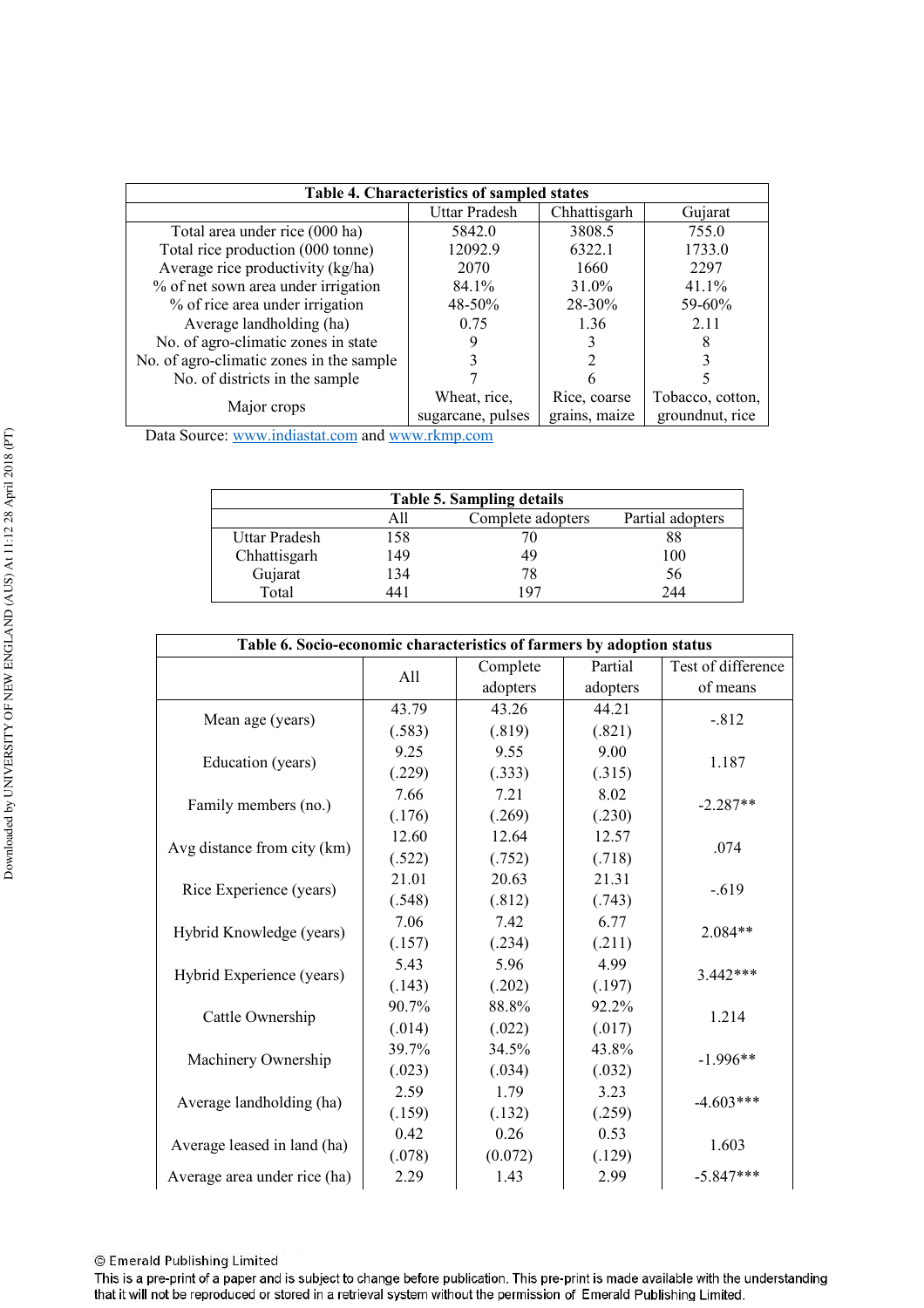|                                                                                                    | (.137)  | (.105)  | (.224)  |             |  |  |
|----------------------------------------------------------------------------------------------------|---------|---------|---------|-------------|--|--|
|                                                                                                    | 77.18%  | 71.69%  | 81.58%  | $-4.244**$  |  |  |
| % of area cultivated to rice                                                                       | (1.181) | (1.795) | (1.512) |             |  |  |
| % of rice area cultivated to                                                                       | 73.74%  | 100.0%  | 52.54%  |             |  |  |
| hybrid rice                                                                                        | (1.367) | (.000)  | (1.405) | $30.327***$ |  |  |
| Note: The figures in parenthesis are the standard errors. *, ** and *** are significance levels at |         |         |         |             |  |  |
| 10, 5 and 1% respectively.                                                                         |         |         |         |             |  |  |

| Table 7. Descriptive statistics of other important variables                                           |         |          |          |                    |  |
|--------------------------------------------------------------------------------------------------------|---------|----------|----------|--------------------|--|
|                                                                                                        | All     | Complete | Partial  | Test of difference |  |
|                                                                                                        |         | adopters | adopters | of means           |  |
| Information                                                                                            | 3.466   | 3.551    | 3.399    | $-3.5794***$       |  |
|                                                                                                        | (.439)  | (.443)   | (.424)   |                    |  |
| Adequate irrigation                                                                                    | 4.05    | 3.903    | 4.168    | $2.611***$         |  |
|                                                                                                        | (1.066) | (1.047)  | (1.068)  |                    |  |
| Good demand                                                                                            | 3.510   | 3.831    | 3.251    | $-5.658***$        |  |
|                                                                                                        | (1.105) | (1.006)  | (1.116)  |                    |  |
| Good price                                                                                             | 3.009   | 3.112    | 2.926    | $-1.961*$          |  |
|                                                                                                        | (.994)  | (1.054)  | (.937)   |                    |  |
| Government procurement                                                                                 | 2.922   | 2.663    | 3.133    | 3.182***           |  |
|                                                                                                        | (1.550) | (1.481)  | (1.576)  |                    |  |
| Seed subsidy                                                                                           | 1.653   | 1.796    | 1.539    | $-2.693***$        |  |
|                                                                                                        | (.995)  | (1.051)  | (.935)   |                    |  |
| Risk taking ability                                                                                    | 3.713   | 3.695    | 3.728    | 0.341              |  |
|                                                                                                        | (1.005) | (.978)   | (1.028)  |                    |  |
| Package awareness                                                                                      | 3.917   | 3.877    | 3.950    | 0.940              |  |
|                                                                                                        | (.809)  | (.787)   | (.826)   |                    |  |
| Government outlets                                                                                     | 1.708   | 1.736    | 1.685    | $-0.501$           |  |
|                                                                                                        | (1.041) | (1.000)  | (1.074)  |                    |  |
| Reasonable price of seeds                                                                              | 3.917   | 3.928    | 3.909    | $-0.193$           |  |
|                                                                                                        | (1.065) | (1.032)  | (1.093)  |                    |  |
|                                                                                                        | 3.938   | 4.010    | 3.880    | $-1.728*$          |  |
| Good quality seeds                                                                                     | (.783)  | (.755)   | (.801)   |                    |  |
|                                                                                                        | 2.982   | 3.123    | 2.769    |                    |  |
| Credit from dealer                                                                                     | (1.320) | (1.266)  | (1.344)  | $-2.793***$        |  |
| Note: The figures in parenthesis are the standard errors. *, ** and *** are significance levels at 10, |         |          |          |                    |  |
| 5 and 1% respectively.                                                                                 |         |          |          |                    |  |

This is a pre-print of a paper and is subject to change before publication. This pre-print is made available with the understanding<br>that it will not be reproduced or stored in a retrieval system without the permission of E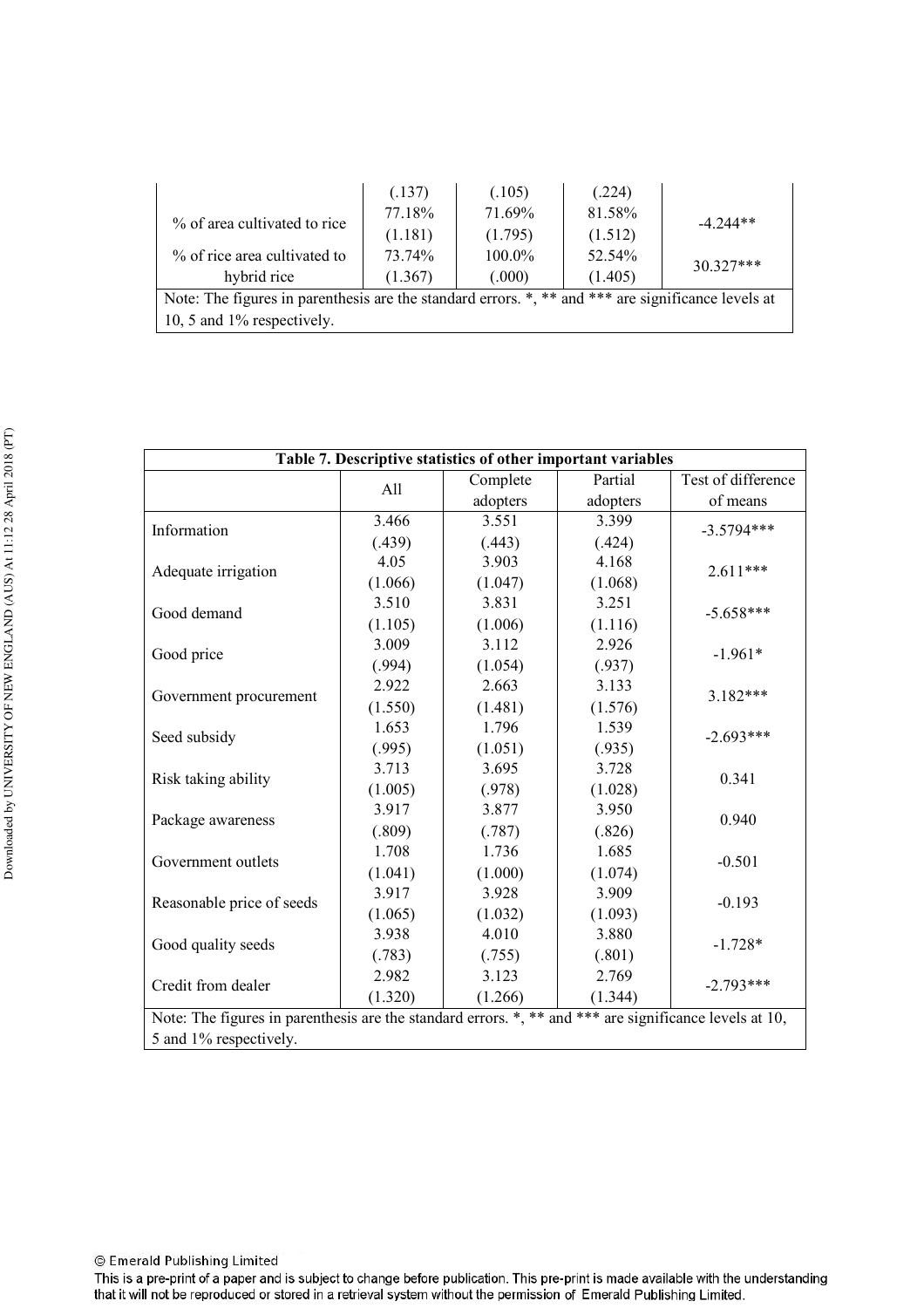| Table 8. Description of variables included in the model |                                                            |  |  |
|---------------------------------------------------------|------------------------------------------------------------|--|--|
| Variable                                                | Description of the variable                                |  |  |
| Experience                                              | Farmer's experience of hybrid rice cultivation in years    |  |  |
| Education                                               | Number of years of education                               |  |  |
| Age                                                     | Age in years                                               |  |  |
| Family size                                             | Family size of the farmer                                  |  |  |
| City distance                                           | Distance from the city in kilometers                       |  |  |
| Landholding                                             | Total land owned by the farmer in hectares                 |  |  |
| Information                                             | Quality of information available (5 to1)                   |  |  |
| Adequate irrigation                                     | Availability of sufficient water for irrigation (5 to 1)   |  |  |
| Better yield                                            | Hybrid rice yields better than OPVs (5 to 1)               |  |  |
| Good demand                                             | Hybrid rice has good market demand (5 to 1)                |  |  |
| Good price                                              | Good market price of hybrid rice output (5 to 1)           |  |  |
| Government procurement                                  | Government procurement of hybrid rice output (5 to 1)      |  |  |
| Seed subsidy                                            | Availability of subsidy on hybrid rice seed (5 to 1)       |  |  |
| Risk taking ability                                     | Willingness to try new technology $(5 \text{ to } 1)$      |  |  |
| Package awareness                                       | Awareness of correct package of practices (5 to 1)         |  |  |
| Government outlets                                      | Availability of hybrid rice seeds in govt. outlets (5 to1) |  |  |
| Reasonable price of seeds                               | Reasonable pricing of hybrid rice seeds (5 to 1)           |  |  |
| Good quality seeds                                      | Availability of good quality seeds (5 to 1)                |  |  |
| Credit from dealer                                      | Availability of credit from the seed dealer (5 to 1)       |  |  |
| Kharif crops                                            | Dummy: $1 = 1$ crop, $2 =$ multiple crops                  |  |  |
| Cattle ownership                                        | Dummy: $1 = No$ cattle owned, $2 =$ Cattle owned           |  |  |
| Machinery ownership                                     | Dummy: $1 = No$ machinery, $2 = Machinery$ owned           |  |  |
| <b>State</b>                                            | Dummy: $1 = UP$ , $2 = CG$ , $3 = GI$                      |  |  |

This is a pre-print of a paper and is subject to change before publication. This pre-print is made available with the understanding<br>that it will not be reproduced or stored in a retrieval system without the permission of E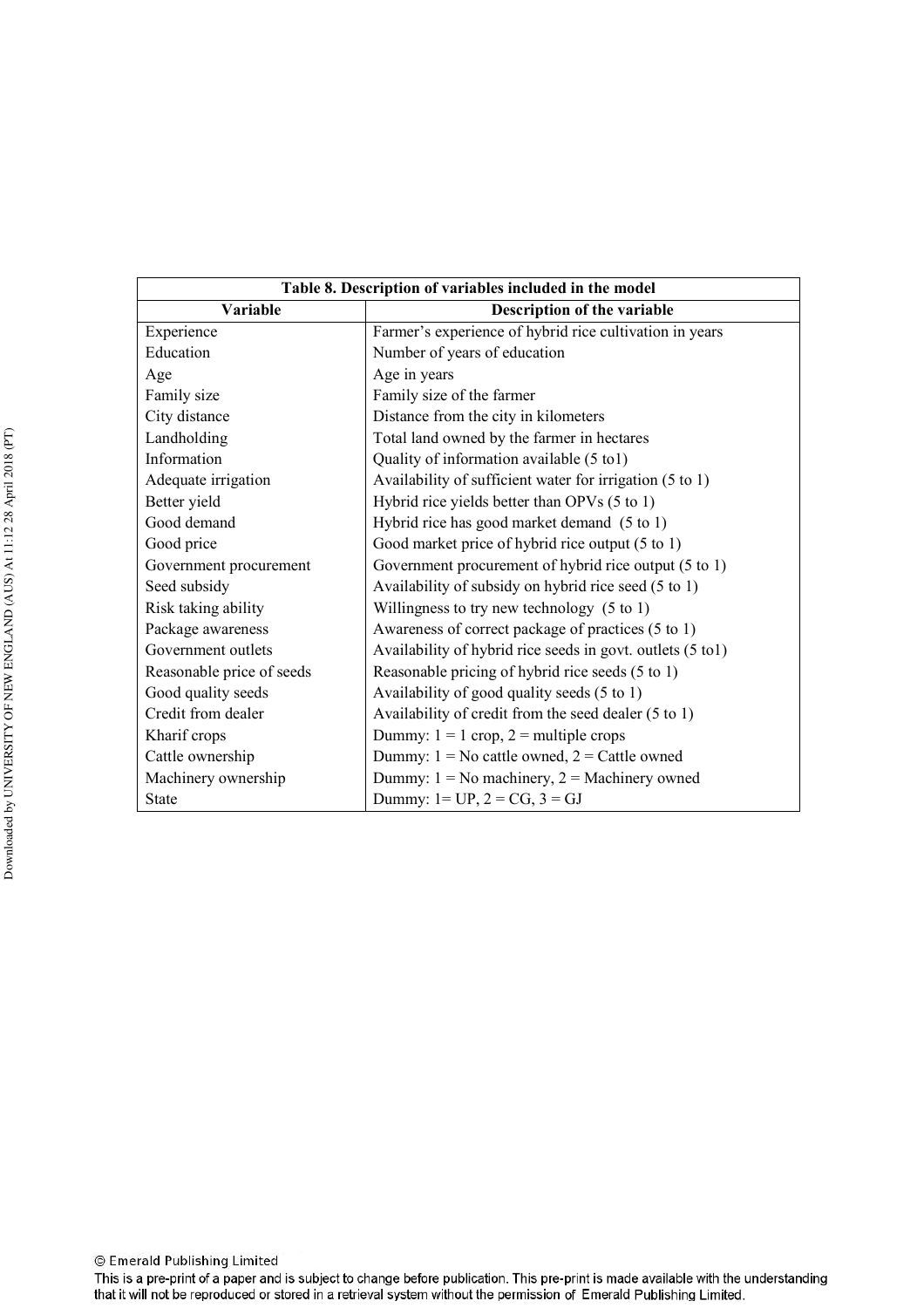| <b>Table 9. Measures of Fit for Tobit model</b> |                                                                        |  |  |
|-------------------------------------------------|------------------------------------------------------------------------|--|--|
| Log-Lik Intercept Only: -246.618                | Log-Lik Full Model: -187.776                                           |  |  |
| $Prob > LR$ : 0.000                             | LR(25): 117.684                                                        |  |  |
| McFadden's $R^2$ : 0.239                        | McFadden's Adj $R^2$ : 0.129<br>Cragg-Uhler (Nagelkerke) $R^2$ : 0.375 |  |  |
| ML (Cox-Snell) $R^2$ : 0.281                    |                                                                        |  |  |
| Sigma $(σ)$ : .3629                             | Standard Error of sigma: .0199                                         |  |  |

| <b>Table 10. Results of Tobit analysis</b> |                   |                |                                                                 |                                                                                        |                                                                                      |                                                                                              |
|--------------------------------------------|-------------------|----------------|-----------------------------------------------------------------|----------------------------------------------------------------------------------------|--------------------------------------------------------------------------------------|----------------------------------------------------------------------------------------------|
| 1                                          | $\overline{2}$    | $\overline{3}$ | $\overline{\mathcal{A}}$                                        | $\overline{5}$                                                                         | 6                                                                                    | $\tau$                                                                                       |
| Independent<br>Variables                   | Tobit coefficient | t-statistic    | for all observations (adopters)<br>Effect on dependent variable | Effect on dependent variable<br>for observations below the<br>limit (partial adopters) | Effect on dependent variable<br>for observations at the limit<br>(complete adopters) | below the limit (probability of<br>Effect on probability of being<br>being partial adopters) |
| Experience                                 | .0232             | $2.91***$      | .0149                                                           | .0105                                                                                  | 0.004                                                                                | $-0.0240$                                                                                    |
| Education                                  | .0123             | $2.29**$       | .0079                                                           | .0055                                                                                  | 0.002                                                                                | $-0127$                                                                                      |
| Age                                        | $-.0023$          | $-1.28$        | $-.0015$                                                        | $-.0010$                                                                               | $-0.001$                                                                             | .0024                                                                                        |
| Family size                                | $-.0049$          | $-0.77$        | $-.0031$                                                        | $-.0022$                                                                               | $-0.001$                                                                             | .0050                                                                                        |
| City distance                              | $-.0022$          | $-1.01$        | $-.0014$                                                        | $-.0009$                                                                               | $-0.001$                                                                             | .0021                                                                                        |
| Landholding                                | $-.0372$          | $-4.14***$     | $-.0239$                                                        | $-.0167$                                                                               | $-0.007$                                                                             | .0383                                                                                        |
| Information                                | .0217             | 0.43           | .0139                                                           | .0097                                                                                  | 0.004                                                                                | $-.0223$                                                                                     |
| Adequate irrigation                        | $-.029$           | $-1.28$        | $-.0186$                                                        | $-.0130$                                                                               | $-0.006$                                                                             | .0298                                                                                        |
| Better yield                               | .021              | 0.66           | .0137                                                           | .0096                                                                                  | 0.004                                                                                | $-.0220$                                                                                     |
| Good demand                                | .101              | 4.06***        | .0651                                                           | .0457                                                                                  | 0.019                                                                                | $-1046$                                                                                      |
| Good price                                 | $-.0544$          | $-1.80*$       | $-.0349$                                                        | $-.0245$                                                                               | $-0.010$                                                                             | .0561                                                                                        |
| Government procurement                     | $-0.0262$         | $-1.46$        | $-0.0168$                                                       | .0118                                                                                  | $-0.029$                                                                             | .0270                                                                                        |
| Seed subsidy                               | .0634             | $2.28**$       | .0407                                                           | .0285                                                                                  | 0.012                                                                                | $-.0652$                                                                                     |
| Risk taking ability                        | $-.0116$          | $-.052$        | $-.0074$                                                        | $-.0052$                                                                               | $-0.002$                                                                             | .0119                                                                                        |
| Package awareness                          | $-.0475$          | $-1.63$        | $-.0305$                                                        | $-.0214$                                                                               | $-0.009$                                                                             | .0489                                                                                        |
| Government outlets                         | $-.0452$          | $-1.87*$       | $-.0290$                                                        | $-.0203$                                                                               | $-0.009$                                                                             | .0466                                                                                        |
| Reasonable price of seeds                  | .0231             | 1.04           | .0148                                                           | .0104                                                                                  | 0.004                                                                                | $-.0238$                                                                                     |
| Good quality seeds                         | .0301             | 1.00           | .0193                                                           | .0135                                                                                  | 0.006                                                                                | $-.0310$                                                                                     |
| Credit from dealer                         | .0262             | 1.59           | .0168                                                           | .0135                                                                                  | 0.003                                                                                | $-.0270$                                                                                     |
| Kharif_dummy                               | $-.148$           | $-2.98***$     | $-.0950$                                                        | $-.0667$                                                                               | $-0.028$                                                                             | .1526                                                                                        |
| Cattle dummy                               | .1203             | 1.49           | .0771                                                           | .0540                                                                                  | 0.023                                                                                | $-1238$                                                                                      |
| Machinery_dummy                            | .0064             | 0.12           | .0041                                                           | .0029                                                                                  | 0.001                                                                                | $-.0067$                                                                                     |
| State_dummy_1                              | $-1588$           | $-2.02**$      | $-.1019$                                                        | $-.0714$                                                                               | $-0.031$                                                                             | .1635                                                                                        |
| State_dummy_2                              | $-1311$           | $-1.99**$      | $-.0841$                                                        | $-.0589$                                                                               | $-0.025$                                                                             | .1349                                                                                        |
| Constant                                   | .635              |                |                                                                 |                                                                                        |                                                                                      |                                                                                              |

© Emerald Publishing Limited

This is a pre-print of a paper and is subject to change before publication. This pre-print is made available with the understanding<br>that it will not be reproduced or stored in a retrieval system without the permission of E